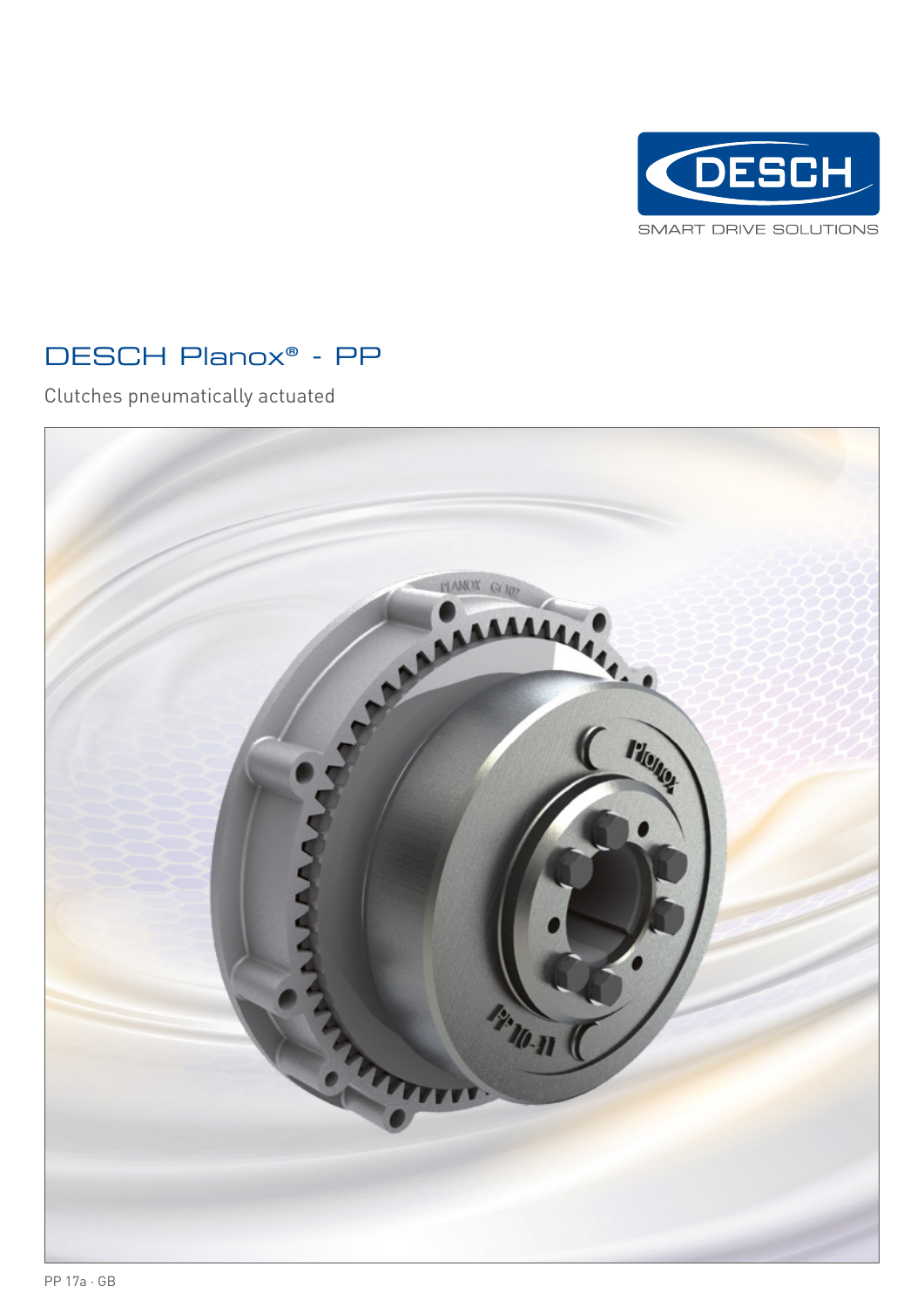

#### Planox® friction clutches



DESCH Planox®-clutches are dry running, hydraulically or pneumatically actuated friction clutches. These clutches permit rapid acceleration of the driven machines or machinery groups as well as reliable torque transmission.

Machines connected with friction clutches are protected against damage which can occur through peak torques during operation or during the engaging/disengaging process. The toothed ring must always be fitted at the input side of the clutch.

### Pneumatically actuated

With the pneumatically actuated Planox®-clutch, type PP, the compressed air is passed through a central bore in the shaft via a rotor connection into the ring cylinder and it controls the torque. The engaging section, consisting of the cylinder and piston, is sealed with O-rings or lip seals. Simple, maintenance-free and sturdy design are just some of its benefits. This design has proved highly successful in power transmission applications with a high engaging/disengaging frequency. The wear which occurs is offset via the piston path. The design PPR has a further advantage in addition to the known benefits of the pneumatically actuated version type PP. The compressed air is passed from outside into the cylinder in radial direction which means that it is possible to use pneumatically actuated clutches, for example, with long shafts. The engaging section, comprising of cylinder and piston, runs in angular-contact ball bearings through which the required contact forces are transmitted. The torque resulting from the friction of the angular-contact ball bearing is absorbed by a torque support fixed to the foundation or farm of the machine. The clutch can be used up to an air pressure of about 8 bar. The transmitted torque is roughly proportional to the air pressure. Documentation about friction clutches type PT on request.

The execution RA allows for an easy radial exchange of the friction discs without removing the in- or output components. The Planox® friction clutch with bell housing and outer bearing has been developed to be fitted to diesel engines. It is available as mechanically, pneumatically or hydraulically actuated clutch. The complete clutch including bearings is accommodated in a bell housing which forms a unit with the engine after being installed. This design is a technical and economic success. The powerfully dimensioned bearings of the output shaft in the clutch housing permit power take-off via flexible couplings or pulleys. The admissible radial loads on the output shaft end are shown as a function of speed in the table on page 10.

The flywheel and flywheel housing connections comply with the American SAE standards J 617 and J 621. The connecting dimensions of the flywheel meet the American standard J 620d and the VDMA standard sheet 24 380. We have adapted the connecting dimensions of our clutches and bell housings to these standards.

Assuming the SAE standards are observed on the engines, the Planox®-clutches can be mounted without the use of spacer rings. The clutch sizes for diesel engines were selected in collabortation with the engine manufacturers.

In the event of frequent engaging/disengaging or large masses to be accelerated a check of the thermal loading of the clutch must be made.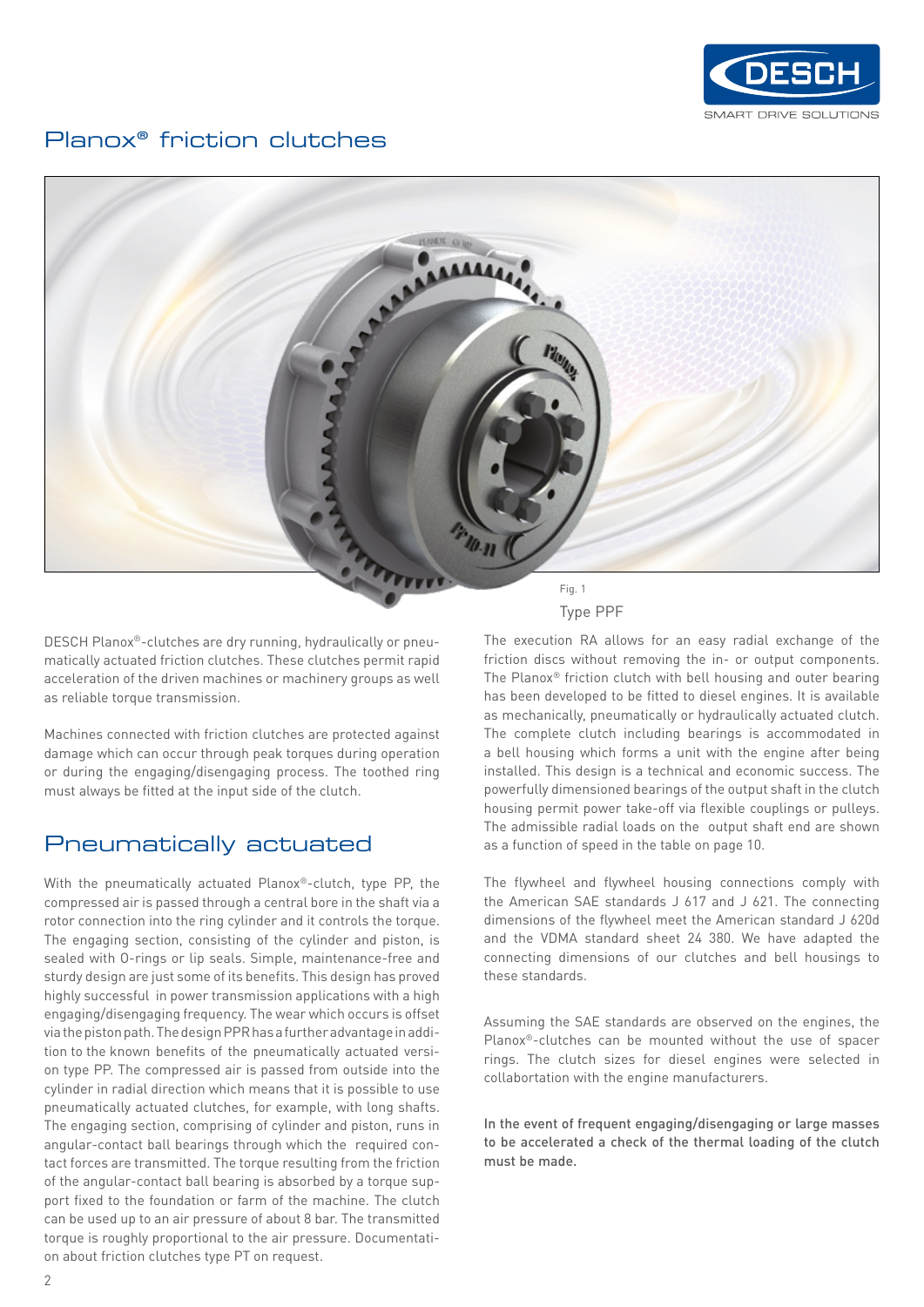

# Parts of the Planox® friction clutches



Type PPW Planox® pneumatically engageable shaft to shaft connection



Type PPA Planox® pneumatically engageable with outer bearing



Type PPRF Planox® pneumatically engageable with radial air supply flange to shaft connection



Type PPF Planox® pneumatically engageable flange to shaft connection



Type PPRW Planox® pneumatically engageable with radiale air supply to shaft



Combinations special documentation on request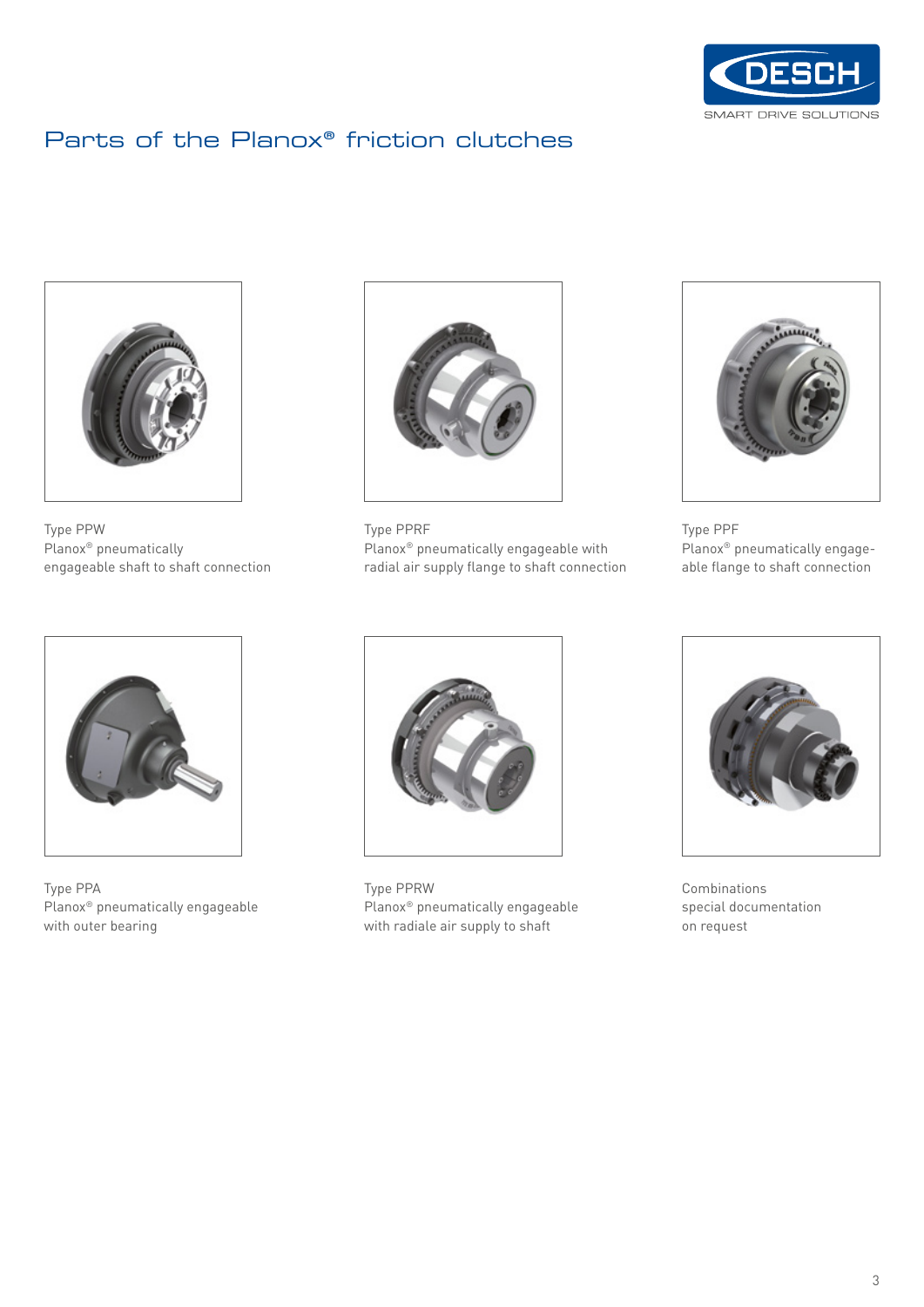

### Type PPW and PPF





Dimensions in mm • can be delivered ex stock

|      | Torque <sup>11</sup> $T_a$ |           | Max. speed <sup>4)</sup> |      |          | Volume of cylinder          |         |              |                | D                        |                |              |                          |       |         | d                    |
|------|----------------------------|-----------|--------------------------|------|----------|-----------------------------|---------|--------------|----------------|--------------------------|----------------|--------------|--------------------------|-------|---------|----------------------|
| Size | at 5 bar                   | at 7 bar  | <b>PPW</b>               | PPF  | with new | with worn<br>friction discs | $A^{5}$ | $\mathbb{C}$ | D <sup>a</sup> | and                      | D <sup>3</sup> | $D_1^{\ 3]}$ | $D_{2}$                  | $D_3$ | $D_{5}$ | Quantity<br>of bolts |
|      | <b>Nm</b>                  | <b>Nm</b> | rpm                      | rpm  | $dm^3$   | dm <sup>3</sup>             |         |              |                | $D_1$<br>pilot bore      | max.           | max.         |                          |       |         | хØ                   |
| •51  | 130                        | 190       | 3500                     | 3500 | 0,023    | 0,059                       | 44      | 13           | 170            | 14                       | 28             | 28           | $\overline{\phantom{a}}$ | 55    | 125     | 6 x M6               |
| •61  | 270                        | 390       | 3500                     | 3500 | 0,047    | 0,11                        | 55      | 15           | 225            | 18                       | 34             | 34           | 50                       | 65    | 150     | 6 x M8               |
| •71  | 340                        | 490       | 3350                     | 3350 | 0,064    | 0,13                        | 62,5    | 16           | 250            | 18                       | 45             | 45           | 65                       | 80    | 168     | 8 x M8               |
| •81  | 460                        | 660       | 3000                     | 3200 | 0,078    | 0,16                        | 65      | 16           | 275            | 18                       | 45             | 45           | 65                       | 80    | 178     | 6 x M10              |
| •101 | 920                        | 1320      | 2500                     | 3000 | 0,14     | 0,29                        | 80      | 20           | 325            | 28                       | 60             | 60           | 90                       | 105   | 225     | 8 x M10              |
| •102 | 1850                       | 2700      | 2500                     | 3000 | 0,14     | 0,44                        | 80      | 44           | 325            | 28                       | 60             | 60           | 90                       | 105   | 225     | 8 x M10              |
| •111 | 1000                       | 1450      | 2200                     | 2850 | 0,14     | 0,29                        | 80      | 20           | 365            | 28                       | 60             | 60           | 90                       | 105   | 225     | 8 x M10              |
| •112 | 2000                       | 3000      | 2200                     | 2850 | 0,14     | 0,44                        | 80      | 44           | 365            | 28                       | 60             | 60           | 90                       | 105   | 225     | 8 x M10              |
| 141  | 1600                       | 2350      | 1700                     | 2500 | 0,32     | 0,52                        | 100     | 12           | 480            | 48                       | 90             | 90           | 125                      | 155   | 264     | 8 x M12              |
| •142 | 3200                       | 4600      | 1700                     | 2500 | 0,32     | 0,72                        | 100     | 12           | 480            | 48                       | 90             | 90           | 125                      | 155   | 264     | 8 x M12              |
| •143 | 4400                       | 6600      | 1700                     | 2500 | 0,32     | 0,92                        | 100     | 12           | 480            | 48                       | 90             | 90           | 125                      | 155   | 264     | 8 x M12              |
| 161  | 3100                       | 4500      | 1550                     | 2200 | 0,52     | 0,9                         | 135     | 16           | 530            | 58                       | 110            | 100          | 130                      | 170   | 340     | 8 x M12              |
| 162  | 6000                       | 8800      | 1550                     | 2200 | 0,52     | 1,3                         | 135     | 16           | 530            | 58                       | 110            | 100          | 130                      | 170   | 340     | 8 x M12              |
| 163  | 9200                       | 13500     | 1550                     | 2200 | 0,52     | 1,7                         | 135     | 16           | 530            | 58                       | 110            | 100          | 130                      | 170   | 340     | 8 x M12              |
| 181  | 3600                       | 5200      | 1400                     | 1960 | 0,56     | 0,96                        | 140     | 16           | 585            | 68                       | 125            | 110          | 150                      | 185   | 360     | 6 x M16              |
| 182  | 6900                       | 10200     | 1400                     | 1960 | 0,56     | 1,4                         | 140     | 16           | 585            | 68                       | 125            | 110          | 150                      | 185   | 360     | 6 x M16              |
| 183  | 10600                      | 15500     | 1400                     | 1960 | 0,56     | 1,8                         | 140     | 16           | 585            | 68                       | 125            | 110          | 150                      | 185   | 360     | 6 x M16              |
| 211  | 5300                       | 8050      | 1200                     | 1600 | 0,71     | 1,4                         | 170     | 18           | 685            | 73                       | 150            | 130          | 175                      | 220   | 430     | 12 x M16             |
| 212  | 11400                      | 16900     | 1200                     | 1600 | 0,71     | 2,2                         | 170     | 18           | 685            | 73                       | 150            | 130          | 175                      | 220   | 430     | 12 x M16             |
| 213  | 17200                      | 25300     | 1200                     | 1600 | 0,71     | 2,9                         | 170     | 18           | 685            | 73                       | 150            | 130          | 175                      | 220   | 430     | 12 x M16             |
| 241  | 7300                       | 10900     | 1100                     | 1200 | 0,84     | 1,7                         | 180     | 18           | 745            | 88                       | 180            | 140          | 210                      | 235   | 470     | 12 x M20             |
| 242  | 15500                      | 22700     | 1100                     | 1200 | 0,84     | 2,6                         | 180     | 18           | 745            | 88                       | 180            | 140          | 210                      | 235   | 470     | 12 x M20             |
| 243  | 23300                      | 34100     | 1100                     | 1200 | 0,84     | 3,4                         | 180     | 18           | 745            | 88                       | 180            | 140          | 210                      | 235   | 470     | 12 x M20             |
| 271  | 18800                      | 26900     | 1000                     | 1250 | 0,74     | 2,8                         | 215     | 47           | 810            | $\overline{\phantom{a}}$ | 180            | 180          | $\mathcal{L}$            | 340   | 610     | 12 x M20             |
| 272  | 36700                      | 52900     | 1000                     | 1250 | 1,3      | 5,3                         | 215     | 109          | 810            | Ĭ.                       | 180            | 180          | $\overline{\phantom{a}}$ | 340   | 610     | 12 x M20             |
| 273  | 56500                      | 80700     | 1000                     | 1250 | 1,8      | 7,9                         | 215     | 171          | 810            |                          | 180            | 180          |                          | 340   | 610     | 12 x M20             |

1) The torque changes with increased air pressure: multiply torque values by 1,2 (at 6 bar) resp. 1,6 (at 8 bar).

2) Outside centering Z:

ISO j 7 on size 51-143; ISO js 7 on size 161-243;

ISO k 6 on size 271-273

3) Bores: inner part D = ISO H7, recommendation for shaft = ISO m 6;

flanged hub D1 = ISO H7; 1 set screw displaced by 180 degrees against keyway, keyways according to DIN 6885, page 1. Bore d1 for air supply through the hub displaced by 180 degrees against keyway.

4) Speeds are valid if flanged hub is made of grey cast iron EN-GJS. Higher speeds are allowed only if flanged hub is made of spherodial graphite iron EN-GJS (max. speed see type PPF)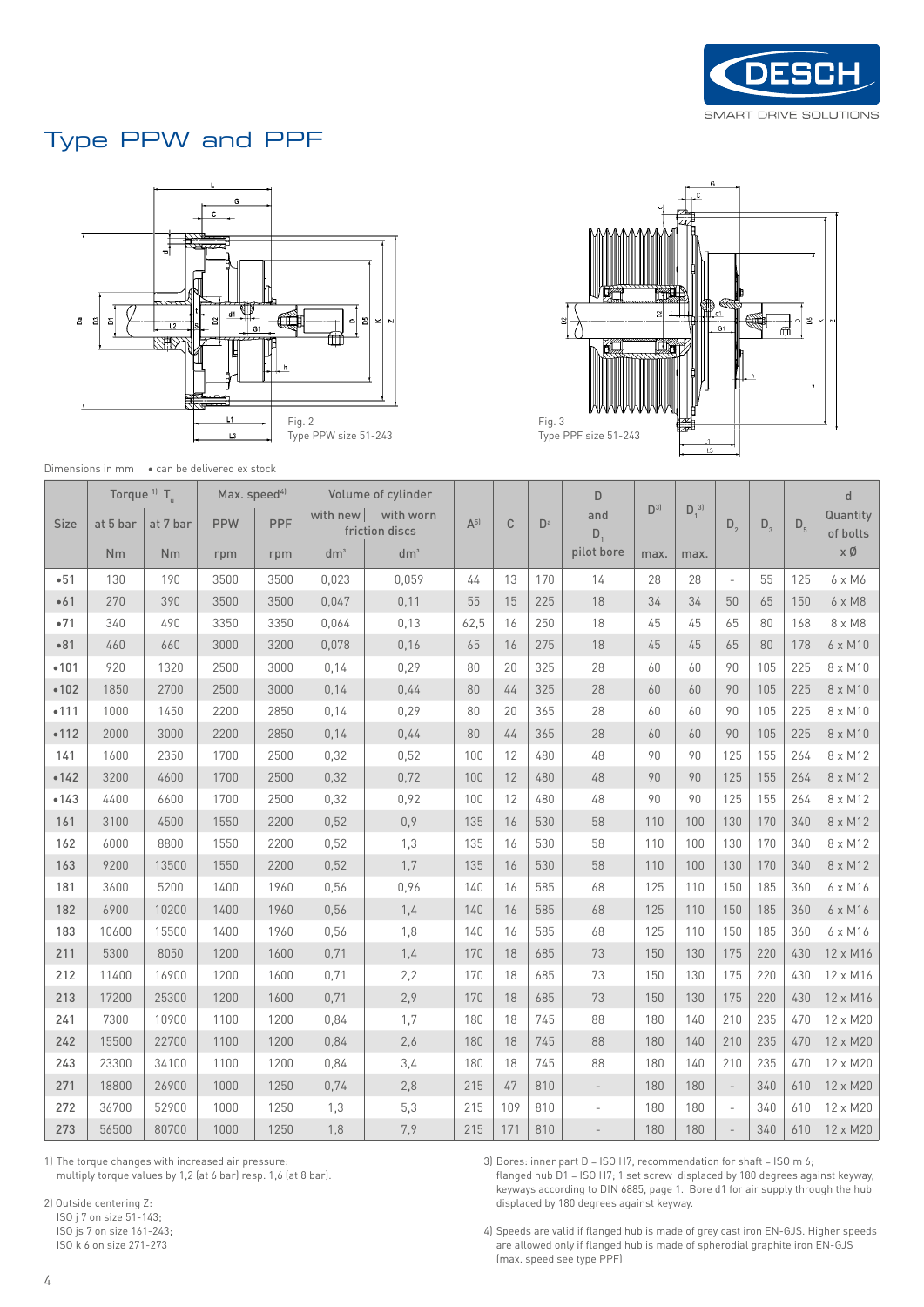



Fig. 4 Type PPW and PPF size 271-273

Dimensions in mm • can be delivered ex stock

| <b>Size</b> | $d_1^{\ 3]}$             | $d_2^{5}$  | G   | G,                       | $G_{2}$                  | h              | K      | L   | $L_{1}$ | $L_{2}$ | $\mathsf{L}_{\mathrm{2}}$ | $\mathsf{S}$ | t                        | $7^{2}$ | $Z_{1}$<br>H7            | Mass<br>in kg<br><b>PPW</b> | Mass<br>in kg<br><b>PPF</b> |
|-------------|--------------------------|------------|-----|--------------------------|--------------------------|----------------|--------|-----|---------|---------|---------------------------|--------------|--------------------------|---------|--------------------------|-----------------------------|-----------------------------|
| $-51$       | 9                        | M 10 x 1   | 57  | 38                       | $\overline{\phantom{a}}$ | 4              | 153    | 102 | 60      | 35      | 65                        | 2            | 6                        | 165     | $\overline{\phantom{m}}$ | 4,9                         | 3,1                         |
| •61         | 9                        | M 10 x 1   | 71  | 48                       | $\overline{\phantom{a}}$ | 4              | 200,02 | 121 | 73      | 40      | 79                        | 8            | 6                        | 215,9   | $\overline{\phantom{a}}$ | 8,7                         | 5,2                         |
| •71         | 9                        | M 10 x 1   | 75  | 48                       | $\overline{\phantom{a}}$ | 5.5            | 222,25 | 140 | 76      | 55      | 83                        | 8            | 6                        | 241,3   | $\overline{\phantom{a}}$ | 12,0                        | 7,3                         |
| •81         | 9                        | M 10 x 1   | 75  | 48                       |                          | 5,5            | 244,48 | 140 | 76      | 55      | 83                        | 8            | 6                        | 263,52  | $\overline{\phantom{a}}$ | 14,5                        | 8,9                         |
| •101        | 9                        | M 12 x 1,5 | 105 | 70                       | $\overline{\phantom{a}}$ | 7              | 295.28 | 194 | 110     | 70      | 120                       | 15           | 11                       | 314,32  | $\overline{\phantom{a}}$ | 29,1                        | 18,4                        |
| •102        | 9                        | M 12 x 1,5 | 129 | 70                       |                          | 7              | 295,28 | 218 | 134     | 70      | 144                       | 15           | 11                       | 314,32  | $\overline{\phantom{a}}$ | 35,4                        | 24,6                        |
| •111        | 9                        | M 12 x 1,5 | 105 | 70                       | $\overline{a}$           | 7              | 333,38 | 194 | 110     | 70      | 120                       | 15           | 11                       | 352,42  | $\overline{\phantom{a}}$ | 34,0                        | 21,2                        |
| •112        | 9                        | M 12 x 1,5 | 129 | 70                       | $\overline{\phantom{a}}$ | 7              | 333,38 | 218 | 134     | 70      | 144                       | 15           | 11                       | 352,42  | $\overline{\phantom{0}}$ | 41,5                        | 28,6                        |
| 141         | 9                        | M 12 x 1.5 | 111 | 75                       |                          | $7\phantom{.}$ | 438,15 | 240 | 116     | 110     | 126                       | 15           | 11                       | 466,72  | $\overline{\phantom{a}}$ | 65                          | 37,2                        |
| •142        | 9                        | M 12 x 1.5 | 135 | 75                       | $\overline{\phantom{a}}$ | 7              | 438,15 | 264 | 140     | 110     | 150                       | 15           | 11                       | 466,72  | $\overline{\phantom{a}}$ | 79                          | 51                          |
| •143        | 9                        | M 12 x 1,5 | 159 | 75                       | ٠                        | 7              | 438,15 | 288 | 164     | 110     | 174                       | 15           | 11                       | 466,72  | $\overline{\phantom{a}}$ | 94                          | 66                          |
| 161         | 12                       | M 14 x 1,5 | 137 | 92                       | $\overline{\phantom{a}}$ | 8              | 488,92 | 276 | 140     | 120     | 152                       | 15           | 11                       | 517,52  | $\overline{\phantom{a}}$ | 102                         | 62                          |
| 162         | 12                       | M 14 x 1.5 | 167 | 92                       | ٠                        | 8              | 488.92 | 306 | 170     | 120     | 182                       | 15           | 11                       | 517,52  | $\overline{a}$           | 124                         | 84                          |
| 163         | 12                       | M 14 x 1.5 | 197 | 92                       | $\overline{\phantom{a}}$ | 8              | 488.92 | 336 | 200     | 120     | 212                       | 15           | 11                       | 517,52  | $\overline{\phantom{a}}$ | 145                         | 105                         |
| 181         | 12                       | M 14 x 1.5 | 137 | 95                       | ٠                        | 8              | 542,92 | 288 | 140     | 130     | 152                       | 17           | 11                       | 571,5   | $\overline{\phantom{a}}$ | 129                         | 74                          |
| 182         | 12                       | M 14 x 1.5 | 167 | 95                       | $\overline{\phantom{a}}$ | 8              | 542,92 | 318 | 170     | 130     | 182                       | 17           | 11                       | 571,5   | $\overline{\phantom{a}}$ | 156                         | 101                         |
| 183         | 12                       | M 14 x 1,5 | 197 | 95                       | $\overline{\phantom{a}}$ | 8              | 542,92 | 348 | 200     | 130     | 212                       | 17           | 11                       | 571,5   | $\overline{\phantom{a}}$ | 182                         | 128                         |
| 211         | 12                       | M 14 x 1,5 | 167 | 110                      | $\overline{\phantom{a}}$ | 8              | 641,35 | 348 | 170     | 155     | 185                       | 23           | 15                       | 673,1   | $\overline{\phantom{a}}$ | 210                         | 125                         |
| 212         | 12                       | M 14 x 1,5 | 203 | 110                      | $\overline{\phantom{a}}$ | 8              | 641,35 | 384 | 206     | 155     | 221                       | 23           | 15                       | 673,1   | $\overline{\phantom{a}}$ | 256                         | 171                         |
| 213         | 12                       | M 14 x 1.5 | 239 | 110                      | $\overline{\phantom{a}}$ | 8              | 641,35 | 420 | 242     | 155     | 257                       | 23           | 15                       | 673.1   | $\overline{\phantom{a}}$ | 298                         | 213                         |
| 241         | 12                       | M 14 x 1.5 | 172 | 115                      | $\overline{\phantom{a}}$ | 8              | 692,15 | 368 | 170     | 170     | 190                       | 23           | 15                       | 733,42  | $\overline{\phantom{a}}$ | 258                         | 153                         |
| 242         | 12                       | M 14 x 1,5 | 208 | 115                      | $\overline{\phantom{a}}$ | 8              | 692,15 | 404 | 206     | 170     | 226                       | 23           | 15                       | 733,42  | $\overline{\phantom{a}}$ | 311                         | 207                         |
| 243         | 12                       | M 14 x 1.5 | 244 | 115                      | $\overline{\phantom{a}}$ | 8              | 692,15 | 440 | 242     | 170     | 262                       | 23           | 15                       | 733,42  | $\frac{1}{2}$            | 365                         | 261                         |
| 271         | $\overline{\phantom{a}}$ | M 22 x 1,5 | 186 | $\overline{\phantom{a}}$ | 23                       | 10             | 760    | 401 | 191     | 180     | 211                       | 10           | $\overline{\phantom{a}}$ | 800     | 735                      | 508                         | 329                         |
| 272         | $\overline{\phantom{a}}$ | M 22 x 1.5 | 251 | $\overline{\phantom{a}}$ | 23                       | 10             | 760    | 466 | 256     | 180     | 276                       | 10           | $\overline{\phantom{a}}$ | 800     | 735                      | 649                         | 468                         |
| 273         |                          | M 22 x 1,5 | 316 |                          | 23                       | 10             | 760    | 531 | 321     | 180     | 341                       | 10           |                          | 800     | 735                      | 789                         | 606                         |

5) Air supply for size 51-243 into the cylinder via d1 (see fig. 2 + 3), via d2 on request (see fig. 4). Scew connection for this are not supplied.

Masses are valid on max. bore.

Clutches with torque up to 700.000 Nm are available on request.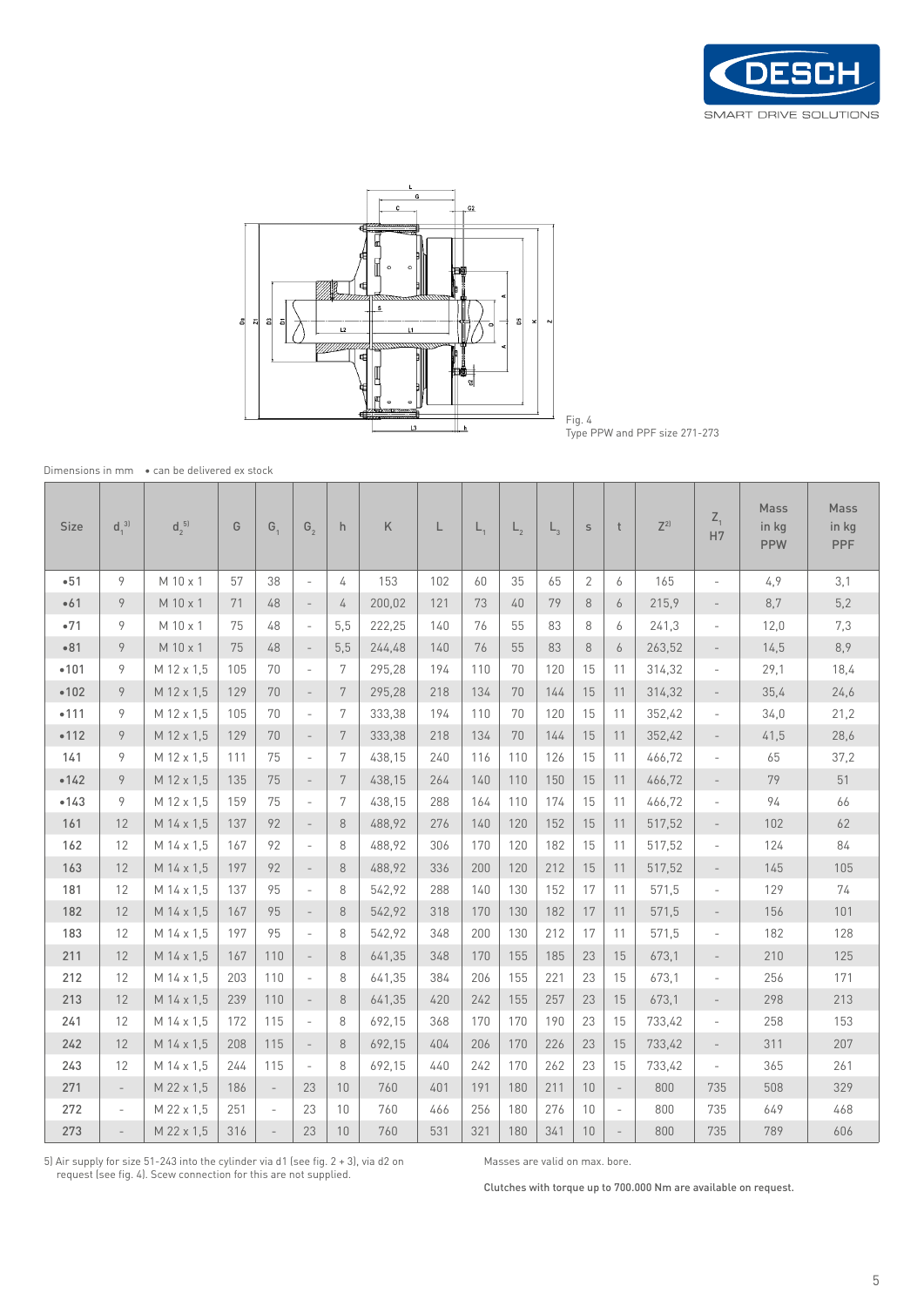

# Type PPRW and PPRF







Dimensions in mm • can be delivered ex stock

| <b>Size</b> | Torque <sup>11</sup> $T_a$ |                       | Max. speed $4$     |                    | with new        | Volumen of cylinder<br>with worn  | C  | $D_a$ | D<br>and         | D <sup>3</sup> | $D_1^{\ 3]}$ | $D_3$ | $D_6$ | d<br>Quantity of    |
|-------------|----------------------------|-----------------------|--------------------|--------------------|-----------------|-----------------------------------|----|-------|------------------|----------------|--------------|-------|-------|---------------------|
|             | at 5 bar<br>Nm             | at 7 bar<br><b>Nm</b> | <b>PPRW</b><br>rpm | <b>PPRF</b><br>rpm | dm <sup>3</sup> | friction discs<br>dm <sup>3</sup> |    |       | D,<br>pilot bore | max.           | max.         |       |       | bolts $x \emptyset$ |
| •51         | 180                        | 260                   | 3500               | 3500               | 0.023           | 0,059                             | 13 | 170   | 14               | 28             | 28           | 55    | 140   | 6 x M6              |
| •61         | 270                        | 390                   | 3500               | 3500               | 0,047           | 0,11                              | 15 | 225   | 18               | 34             | 34           | 65    | 160   | 6 x M8              |
| •71         | 290                        | 430                   | 3350               | 3350               | 0,064           | 0,13                              | 16 | 250   | 18               | 45             | 45           | 80    | 180   | 8 x M8              |
| •81         | 450                        | 650                   | 3000               | 3200               | 0,078           | 0,16                              | 16 | 275   | 18               | 45             | 45           | 80    | 180   | 6 x M10             |
| •101        | 920                        | 1300                  | 2500               | 3000               | 0,14            | 0,29                              | 20 | 325   | 28               | 60             | 60           | 105   | 230   | 8 x M10             |
| •102        | 1850                       | 2700                  | 2500               | 3000               | 0,14            | 0,44                              | 44 | 325   | 28               | 60             | 60           | 105   | 230   | 8 x M10             |
| •111        | 1000                       | 1450                  | 2200               | 2850               | 0,14            | 0,29                              | 20 | 365   | 28               | 60             | 60           | 105   | 230   | 8 x M10             |
| •112        | 2000                       | 2950                  | 2200               | 2850               | 0,14            | 0,44                              | 44 | 365   | 28               | 60             | 60           | 105   | 230   | 8 x M10             |
| 141         | 1700                       | 2450                  | 1700               | 2375               | 0,32            | 0,52                              | 12 | 480   | 48               | 90             | 90           | 155   | 325   | 8 x M12             |
| •142        | 3350                       | 4850                  | 1700               | 2375               | 0,32            | 0,72                              | 12 | 480   | 48               | 90             | 90           | 155   | 325   | 8 x M12             |
| •143        | 4700                       | 6900                  | 1700               | 2375               | 0,32            | 0,92                              | 12 | 480   | 48               | 90             | 90           | 155   | 325   | 8 x M12             |
| 161         | 2400                       | 3500                  | 1550               | 2000               | 0,52            | 0,9                               | 16 | 530   | 58               | 110            | 100          | 170   | 368   | 8 x M12             |
| 162         | 4550                       | 6800                  | 1550               | 2000               | 0,52            | 1,3                               | 16 | 530   | 58               | 110            | 100          | 170   | 368   | 8 x M12             |
| 163         | 7100                       | 10500                 | 1550               | 2000               | 0,52            | 1,7                               | 16 | 530   | 58               | 110            | 100          | 170   | 368   | 8 x M12             |
| 181         | 3900                       | 5600                  | 1400               | 1750               | 0,56            | 0,96                              | 16 | 585   | 68               | 125            | 110          | 185   | 400   | 6 x M16             |
| 182         | 7500                       | 11000                 | 1400               | 1750               | 0,56            | 1,4                               | 16 | 585   | 68               | 125            | 110          | 185   | 400   | 6 x M16             |
| 183         | 11500                      | 16750                 | 1400               | 1750               | 0,56            | 1,8                               | 16 | 585   | 68               | 125            | 110          | 185   | 400   | 6 x M16             |
| 211         | 6000                       | 8900                  | 1200               | 1500               | 0,71            | 1,4                               | 18 | 685   | 73               | 150            | 130          | 220   | 460   | 12 x M16            |
| 212         | 12700                      | 18650                 | 1200               | 1500               | 0.71            | 2,2                               | 18 | 685   | 73               | 150            | 130          | 220   | 460   | 12 x M16            |
| 213         | 19100                      | 28000                 | 1200               | 1500               | 0,71            | 2,9                               | 18 | 685   | 73               | 150            | 130          | 220   | 460   | 12 x M16            |
| 241         | 9600                       | 14900                 | 1100               | 1200               | 0,84            | 1,7                               | 18 | 745   | 88               | 180            | 140          | 235   | 535   | 12 x M20            |
| 242         | 20100                      | 29100                 | 1100               | 1200               | 0,84            | 2,6                               | 18 | 745   | 88               | 180            | 140          | 235   | 535   | 12 x M20            |
| 243         | 30200                      | 43700                 | 1100               | 1200               | 0,84            | 3,4                               | 18 | 745   | 88               | 180            | 140          | 235   | 535   | 12 x M20            |

|             |            |                |         |        |      |           |      |      |    |    |     |         | Mass                 | <b>Mass</b>          |
|-------------|------------|----------------|---------|--------|------|-----------|------|------|----|----|-----|---------|----------------------|----------------------|
| <b>Size</b> | $d_3$      | d <sub>4</sub> | $G_{3}$ | Κ      | $-2$ | $L_{\mu}$ | $-5$ | m    | S  |    | ι,  | $Z^{2}$ | in kg<br><b>PPRW</b> | in kg<br><b>PPRF</b> |
| •51         | M 14 x 1.5 | M 14           | 122     | 153    | 35   | 130       | 167  | 40   | 2  | 6  | 65  | 165     | 8,5                  | 6,7                  |
| •61         | M 14 x 1.5 | M 14           | 135     | 200,02 | 40   | 143       | 185  | 46,5 | 8  | 6  | 70  | 215,9   | 13,7                 | 10,3                 |
| •71         | M 14 x 1.5 | M 14           | 139     | 222,25 | 55   | 147       | 204  | 47   | 8  | 6  | 55  | 241,3   | 18,0                 | 13,4                 |
| •81         | M 14 x 1.5 | M 14           | 139     | 244,48 | 55   | 147       | 204  | 47   | 8  | 6  | 55  | 263,52  | 20,6                 | 15,1                 |
| •101        | M 14 x 1.5 | M 14           | 186     | 295,28 | 70   | 201       | 275  | 59   | 15 | 11 | 70  | 314,32  | 43.7                 | 32,9                 |
| •102        | M 14 x 1,5 | M 14           | 210     | 295,28 | 70   | 225       | 299  | 59   | 15 | 11 | 70  | 314,32  | 49,9                 | 39,1                 |
| •111        | M 14 x 1,5 | M 14           | 186     | 333,38 | 70   | 201       | 275  | 59   | 15 | 11 | 70  | 352,42  | 48,8                 | 36,0                 |
| •112        | M 14 x 1,5 | M 14           | 210     | 333,38 | 70   | 225       | 299  | 59   | 15 | 11 | 70  | 352,42  | 56                   | 43,4                 |
| 141         | M 14 x 1,5 | M 14           | 236     | 438,15 | 110  | 251       | 365  | 77   | 15 | 11 | 100 | 466,72  | 108                  | 80                   |
| •142        | M 14 x 1.5 | M 14           | 260     | 438,15 | 110  | 275       | 389  | 77   | 15 | 11 | 100 | 466,72  | 122                  | 94                   |
| •143        | M 14 x 1,5 | M 14           | 284     | 438,15 | 110  | 299       | 413  | 77   | 15 | 11 | 100 | 466,72  | 136                  | 108                  |
| 161         | M 14 x 1,5 | M 20           | 260     | 488.92 | 120  | 275       | 399  | 84   | 15 | 11 | 100 | 517,52  | 160                  | 120                  |
| 162         | M 14 x 1,5 | M 20           | 290     | 488,92 | 120  | 305       | 429  | 84   | 15 | 11 | 100 | 517,52  | 181                  | 142                  |
| 163         | M 14 x 1.5 | M 20           | 320     | 488,92 | 120  | 335       | 459  | 84   | 15 | 11 | 100 | 517,52  | 203                  | 163                  |
| 181         | M 14 x 1.5 | M 20           | 268     | 542,92 | 130  | 283       | 419  | 92   | 17 | 11 | 100 | 571,5   | 232                  | 177                  |
| 182         | M 14 x 1.5 | M 20           | 298     | 542,92 | 130  | 313       | 449  | 92   | 17 | 11 | 100 | 571,5   | 259                  | 204                  |
| 183         | M 14 x 1.5 | M 20           | 328     | 542,92 | 130  | 343       | 479  | 92   | 17 | 11 | 100 | 571,5   | 285                  | 231                  |
| 211         | M 22 x 1,5 | M 24           | 353     | 641,35 | 155  | 371       | 534  | 120  | 23 | 15 | 130 | 673.1   | 380                  | 294                  |
| 212         | M 22 x 1,5 | M 24           | 389     | 641,35 | 155  | 407       | 570  | 120  | 23 | 15 | 130 | 673,1   | 423                  | 338                  |
| 213         | M 22 x 1,5 | M 24           | 425     | 641,35 | 155  | 443       | 606  | 120  | 23 | 15 | 130 | 673,1   | 468                  | 382                  |
| 241         | M 22 x 1.5 | M 24           | 380     | 692,15 | 170  | 398       | 576  | 135  | 23 | 15 | 150 | 733,42  | 536                  | 432                  |
| 242         | M 22 x 1,5 | M 24           | 416     | 692,15 | 170  | 434       | 612  | 135  | 23 | 15 | 150 | 733,42  | 590                  | 485                  |
| 243         | M 22 x 1,5 | M 24           | 452     | 692,15 | 170  | 470       | 648  | 135  | 23 | 15 | 150 | 733,42  | 643                  | 439                  |

Weights are valid on max. bore.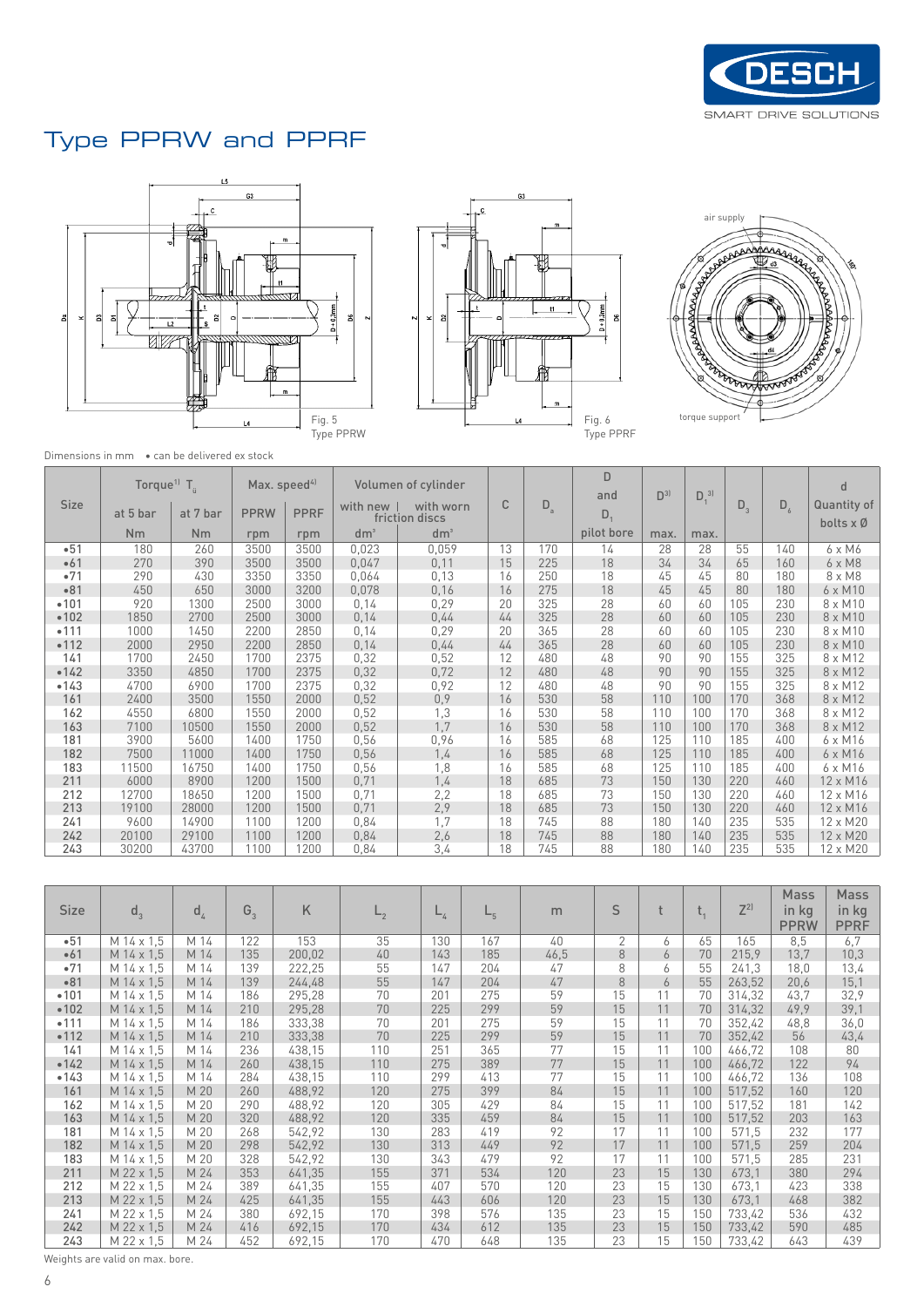

## Calculated life time of the bearings of type PPR

Apart from following selection of clutch it is necessary to check the bearings. The values shown in the margin refer to a life time of the angular contact ball bearing of 10.000 hours.

At 5000 operating hours the applicable air pressure has to be multiplied with 1,25, at 15000h operating hours with 0,87.



#### Example of use for Planox® clutches





Planox®- Clutches in the cutter drive of cardboard machines



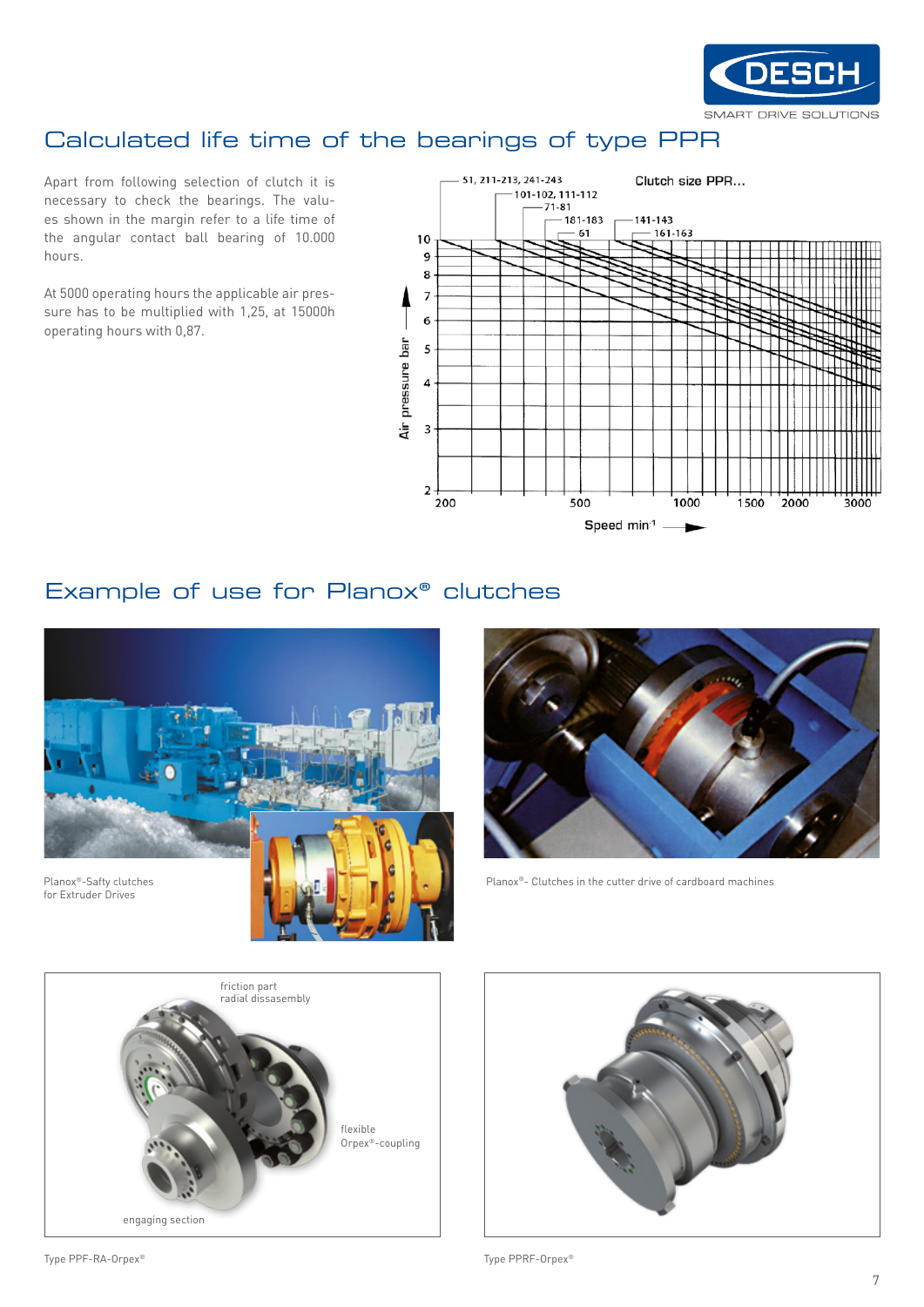

# Type PPA and PPRA





Dimensions in mm resp. inches

|      |                                           |                 |                 | Tourge Tü               |                   | max. speed |             |              |         |                |              |                          |                                                      |                           |            | $\mathsf{d}$       |
|------|-------------------------------------------|-----------------|-----------------|-------------------------|-------------------|------------|-------------|--------------|---------|----------------|--------------|--------------------------|------------------------------------------------------|---------------------------|------------|--------------------|
| Size | Bell <sup>41</sup><br>housing<br>SAE-Size | PPA<br>at 5 bar | PPA<br>at 7 bar | <b>PPRA</b><br>at 5 bar | PPRA bei<br>7 bar | PPA        | <b>PPRA</b> | $\mathsf{C}$ | $C_{1}$ | D <sup>1</sup> | $D_1^{\ 3]}$ | $D_{2}$                  | $D_3$                                                | $D_4$                     | $D_5^{-1}$ | Number<br>of holes |
|      |                                           | <b>Nm</b>       | <b>Nm</b>       | <b>Nm</b>               | <b>Nm</b>         | rpm        | $min-1$     |              |         |                |              |                          |                                                      |                           |            | хØ                 |
| 61   | $-6 - 5 - 4 - 3$                          | 270             | 390             | 270                     | 390               | 3500       | 3500        | 15           | 8       | 30             | 2,047<br>52  | $2 \frac{1}{2}$<br>63,5  | 5<br>127                                             | $7\frac{1}{4}$<br>184,2   | 105        | $6 \times 8,5$     |
| 71   | $-6 - 5 - 4 - 3$                          | 340             | 490             | 290                     | 430               | 3350       | 3350        | 16           | 8       | 30             | 2,047<br>52  | $2\frac{1}{2}$<br>63,5   | $\overline{\phantom{a}}$<br>$\overline{\phantom{a}}$ | $8 \frac{1}{8}$<br>206,2  | 105        | $6 \times 8,5$     |
| 81   | $-5 - 4 - 3$                              | 460             | 660             | 450                     | 650               | 3200       | 3200        | 16           | 8       | 40             | 2,441<br>62  | 3<br>76,2                | $\overline{\phantom{a}}$<br>$\sim$                   | $8\frac{7}{8}$<br>225,6   | 130        | $6 \times 10,5$    |
| 101  | $-4-3-2-1$                                | 920             | 1320            | 920                     | 1300              | 3000       | 3000        | 20           | 10      | 55             | 2,835<br>72  | 3<br>76,2                | $7\frac{3}{4}$<br>196,85                             | $10\frac{7}{8}$<br>276,4  | 130        | 8 x 11             |
| 111  | $-4-3-2-1$                                | 1000            | 1450            | 1000                    | 1450              | 2850       | 2850        | 20           | 10      | 55             | 2,835<br>72  | $\sim$                   | 8<br>203,2                                           | $12\frac{3}{8}$<br>314,32 | 130        | 8 x 11             |
| 112  | $-3-2-1-0$                                | 2000            | 3000            | 2000                    | 2950              | 2850       | 2850        | 44           | 12      | 60             | 2,835<br>72  | $\overline{\phantom{a}}$ | 8<br>203,2                                           | $12\frac{3}{8}$<br>314,32 | 140        | 8 x 11             |
| 141  | $-1 - 0 - 00$                             | 1600            | 2350            | 1700                    | 2450              | 2500       | 2375        | 12           | 15      | 60             | 3,150<br>80  | 4<br>101,6               | $8\frac{3}{4}$<br>222,25                             | $16\frac{1}{8}$<br>409,4  | 155        | 8 x 13,5           |
| 142  | $-1 - 0 - 00$                             | 3200            | 4600            | 3350                    | 4850              | 2500       | 2375        | 12           | 16      | 70             | 3,150<br>80  | 4<br>101,6               | $8 \frac{3}{4}$<br>222,25                            | $16 \frac{1}{8}$<br>409,4 | 180        | 8 x 13,5           |
| 143  | $-1 - 0 - 00$                             | 4400            | 6600            | 4700                    | 6900              | 2500       | 2375        | 12           | 16      | 70             | 3,150<br>80  | 4<br>101,6               | $8 \frac{3}{4}$<br>222,25                            | $16\frac{1}{8}$<br>409.4  | 180        | 8 x 13,5           |
| 162  | $\hbox{--}0$                              | 6000            | 8800            | 4550                    | 6800              | 2200       | 2000        | 16           | 16      | 70             | 3,937<br>100 | $4\frac{1}{8}$<br>104,6  | 10<br>254                                            | $18 \frac{1}{8}$<br>460,2 | 180        | 8 x 13,5           |
| 163  | $-0-00$                                   | 9200            | 13500           | 7100                    | 10500             | 2200       | 2000        | 16           | 18      | 80             | 3,937<br>100 | $4\frac{1}{8}$<br>104,6  | 10<br>254                                            | $18 \frac{1}{8}$<br>460,2 | 190        | 8 x 13,5           |
| 181  | $-0-00$                                   | 3600            | 5200            | 3900                    | 5600              | 1960       | 1750        | 16           | 16      | 70             | 3,937<br>100 | $4\frac{1}{8}$<br>104,6  | $\overline{\phantom{a}}$<br>$\overline{\phantom{a}}$ | $19\frac{5}{8}$<br>498,3  | 180        | 6 x 18             |
| 182  | $-0-00$                                   | 6900            | 10200           | 7500                    | 11000             | 1960       | 1750        | 16           | 18      | 80             | 3,937<br>100 | $4 \frac{1}{8}$<br>104.6 | $\overline{\phantom{a}}$<br>$\overline{\phantom{a}}$ | $19\frac{5}{8}$<br>498.3  | 190        | 6 x 18             |
| 183  | $-0-00$                                   | 10600           | 15500           | 11500                   | 16750             | 1960       | 1750        | 16           | 18      | 90             | 3,937<br>100 | $4 \frac{1}{8}$<br>104,6 | $\overline{\phantom{a}}$                             | $19\frac{5}{8}$<br>498,3  | 220        | 6 x 18             |
| 211  | $-00$                                     | 5300            | 8050            | 6000                    | 8900              | 1600       | 1500        | 18           | 18      | 80             | 5,118<br>130 | $5 \frac{3}{4}$<br>146   | $\overline{\phantom{a}}$<br>$\sim$                   | 23<br>584,2               | 190        | 12 x 18            |
| 212  | $-00$                                     | 11400           | 16900           | 12700                   | 18650             | 1600       | 1500        | 18           | 18      | 90             | 5,118<br>130 | $5 \frac{3}{4}$<br>146   | $\overline{a}$<br>$\overline{\phantom{a}}$           | 23<br>584,2               | 220        | 12 x 18            |
| 241  | $-00$                                     | 7300            | 10900           | 9600                    | 14900             | 1200       | 1200        | 18           | 18      | 90             | 5,118<br>130 | $5 \frac{3}{4}$<br>146   | $\overline{\phantom{a}}$<br>$\overline{\phantom{a}}$ | $25\frac{3}{8}$<br>644,7  | 220        | 12 x 22            |
| 242  | $-00$                                     | 15500           | 22700           | 20100                   | 29100             | 1200       | 1200        | 18           | 18      | 90             | 5,118<br>130 | $5 \frac{3}{4}$<br>146   |                                                      | $25\frac{3}{8}$<br>644.7  | 220        | 12 x 22            |

### Housing-dimensions

|                | SAE-housing     |                 | 5               | 4               | 34              |                 |                  | $\mathbf{0}$    | 00              |
|----------------|-----------------|-----------------|-----------------|-----------------|-----------------|-----------------|------------------|-----------------|-----------------|
| Z <sub>2</sub> | inches          | $10\frac{1}{2}$ | $12\frac{3}{8}$ | $14\frac{1}{4}$ | $16\frac{1}{8}$ | $17\frac{5}{8}$ | $20\frac{1}{8}$  | $25\frac{1}{2}$ | 31              |
|                | mm.             | 266,7           | 314,32          | 361,95          | 409,58          | 447,68          | 511,17           | 647.7           | 787,4           |
| Κ.             | inches          | $11\frac{1}{4}$ | $13\frac{1}{8}$ | 15              | $16\frac{7}{8}$ | $18\frac{3}{8}$ | $20\frac{7}{8}$  | $26\frac{3}{4}$ | $33\frac{1}{2}$ |
|                | mm              | 285,75          | 333,37          | 381             | 428,62          | 466,72          | 530,22           | 679,45          | 850,9           |
| $D_a$          | inches          | $12\frac{1}{8}$ | 14              | $15\frac{7}{8}$ | 173/4           | $19\frac{1}{4}$ | $21 \frac{3}{4}$ | 28              | $34\frac{3}{4}$ |
|                | mm.             | 307.97          | 355.6           | 403,22          | 450,85          | 488,95          | 552,45           | 711             | 883             |
|                | Number of holes | 8               | 8               | 12              | 12              | 12              | 12               | 16              | 16              |
|                | Hole-Ød.        |                 |                 |                 | 11              |                 |                  | 13.5            | 13,5            |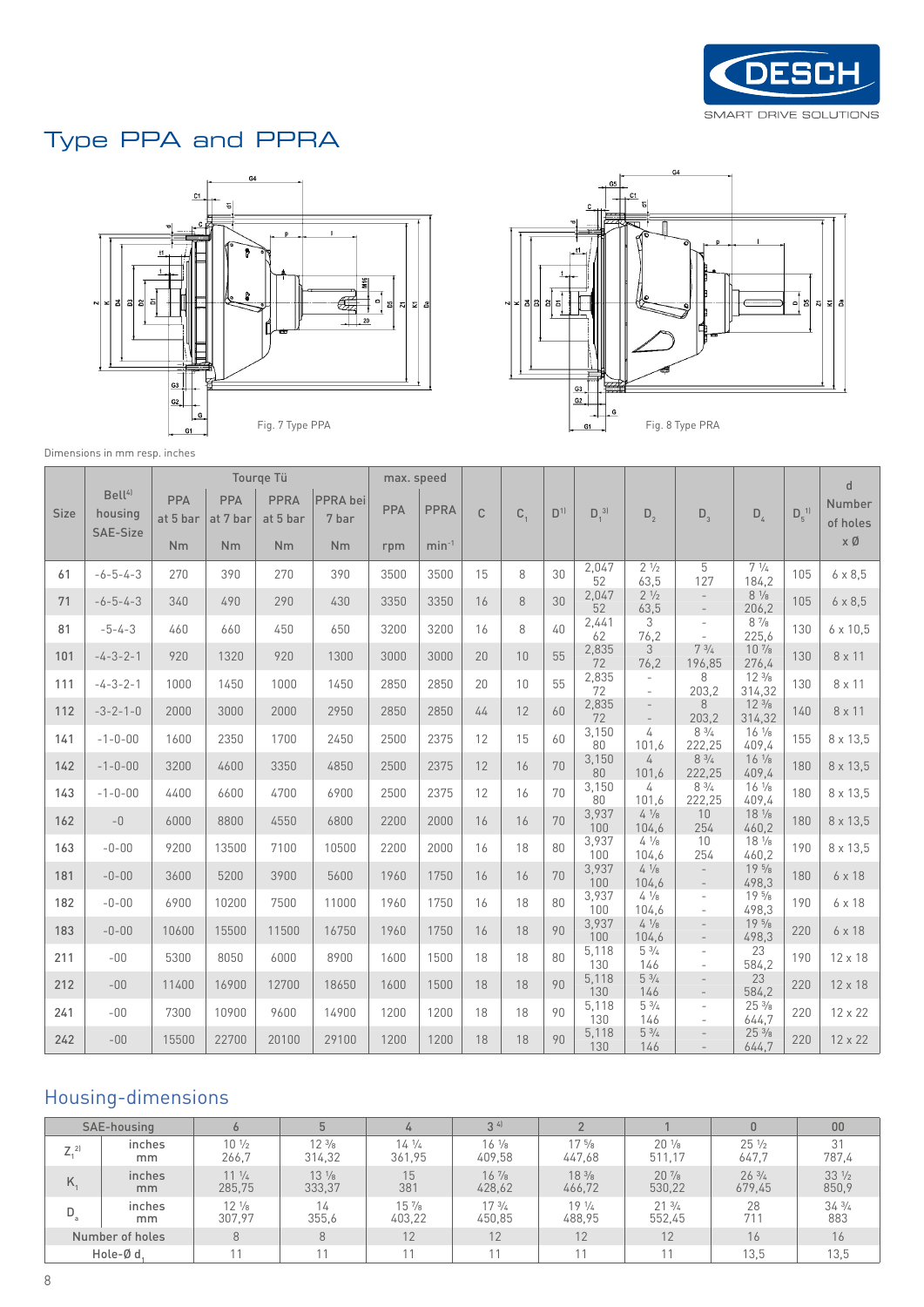

# Planox® friction clutches with external bearing

The Planox®-friction clutches type PPA and PPRA for application with Diesel Engines have been designed in close cooperation with manufactures of engines according to the horsepower ratings and SAE-sizes. Planox®-clutches are standardized for the major brands of Diesel Engines. Specifications are available on request. The dimensions of intallations are according to SAEstandards J 617, J 620 and J 621 resp. to VDMA-specification 24380.

| <b>Size</b> | G                 | G <sub>1</sub> | G <sub>2</sub>  | $G_{3}$         | G <sub>4</sub>                | $G_{5}$ | K                | 1   | p <sup>1</sup> | t                 | $t_{1}$         | $Z^{2}$          |
|-------------|-------------------|----------------|-----------------|-----------------|-------------------------------|---------|------------------|-----|----------------|-------------------|-----------------|------------------|
| 61          | 13/16             | 2 13/16        | $\frac{1}{2}$   | $\frac{3}{8}$   | 59/16                         | 20      | 77/8             | 80  | 34             | 1/16              | 11/16           | $8 \frac{1}{2}$  |
|             | 30,2              | 71,4           | 12,7            | 9,7             | 141,288                       |         | 200,02           |     |                | 1,583             | 17,463          | 215,9            |
| 71          | 13/16             | 2 13/16        | $\frac{1}{2}$   | $\frac{1}{2}$   | 59/16                         | 20      | $8 \frac{3}{4}$  | 80  | 34             | 1/16              | 11/16           | $9 \frac{1}{2}$  |
|             | 30,2              | 71,4           | 12,7            | 12,7            | 141,288                       |         | 222,25           |     |                | 1,583             | 17,463          | 241,3            |
| 81          | 27/16             | 3 15/16        | $\frac{1}{2}$   | $\frac{1}{2}$   | 7 1/16                        |         | $9\frac{5}{8}$   | 110 | 59             | 1/16              | $\frac{3}{4}$   | $10 \frac{3}{8}$ |
|             | 62                | 100,1          | 12,7            | 12,7            | 179,388                       |         | 244,48           |     |                | 1,583             | 19,05           | 263,52           |
| 101         | $2 \frac{1}{8}$   | 3 15/16        | $\frac{5}{8}$   | $1/2$           | $8\,5\!/_{\hspace{-0.75pt}8}$ | 30      | $11\frac{5}{8}$  | 110 | 78             | 1/16              | $1 \frac{1}{8}$ | $12 \frac{3}{8}$ |
|             | 53,8              | 100,1          | 15,7            | 12,7            | 219,075                       |         | 295,28           |     |                | 1,583             | 28,58           | 314,32           |
| 111         | 19/16             | 3 15/16        | $1 \frac{1}{8}$ | $^{7/8}$        | $9 \frac{1}{4}$               | 35      | $13\frac{1}{8}$  | 110 | 94             | 1/16              | $1 \frac{1}{4}$ | $13\frac{7}{8}$  |
|             | 39,6              | 100,1          | 28,4            | 22,4            | 234,95                        |         | 333,38           |     |                | 1,583             | 31,75           | 352,42           |
| 112         | 19/16             | 3 15/16        | $1 \frac{1}{8}$ | $^{7/8}$        | $9\frac{5}{8}$                | 35      | $13 \frac{1}{8}$ | 140 | 84             | 1/16              | $1 \frac{1}{4}$ | $13\frac{7}{8}$  |
|             | 39,6              | 100,1          | 28,4            | 22,4            | 244,475                       |         | 333,38           |     |                | 1,583             | 31,75           | 352,42           |
| 141         | $\mathbf{1}$      | 3 15/16        | $1 \frac{1}{8}$ | $^{7/8}$        | $12 \frac{1}{8}$              | 75      | $17 \frac{1}{4}$ | 140 | 102            | $1\!/\!{\rm s}$   | $1 \frac{1}{2}$ | $18 \frac{3}{8}$ |
|             | 25,4              | 100,1          | 28,4            | 22,4            | 307,975                       |         | 438,15           |     |                | 3,175             | 38,1            | 466,72           |
| 142         | $\mathbf{1}$      | 3 15/16        | $1 \frac{1}{8}$ | $^{7/8}$        | $13 \frac{3}{4}$              | 20      | $17 \frac{1}{4}$ | 140 | 77             | $1\!/\!$          | $1 \frac{1}{2}$ | $18 \frac{3}{8}$ |
|             | 25,4              | 100,1          | 28,4            | 22,4            | 349,25                        |         | 438,15           |     |                | 3,175             | 38,1            | 466,72           |
| 143         | $\mathbf{1}$      | 3 15/16        | $1 \frac{1}{8}$ | $^{7/8}$        | $14 \frac{1}{2}$              | 44      | $17 \frac{1}{4}$ | 140 | 96             | $1/8$             | $1 \frac{1}{2}$ | $18 \frac{3}{8}$ |
|             | 25,4              | 100,1          | 28,4            | 22,4            | 368,3                         |         | 438,15           |     |                | 3,175             | 38,1            | 466,72           |
| 162         | $5/8$             | 315/16         | $1\frac{1}{8}$  | $^{7/8}$        | $14 \frac{3}{4}$              | 60      | $19\frac{1}{4}$  | 140 | 102            | $1/8$             | $1 \frac{3}{4}$ | $20\frac{3}{8}$  |
|             | 15,7              | 100,1          | 28,4            | 22,4            | 374,65                        |         | 488,92           |     |                | 3,175             | 44,45           | 517,52           |
| 163         | $5\!/_{\text{8}}$ | 3 15/16        | $1\frac{1}{8}$  | $\frac{7}{8}$   | 16 11/16                      | 35      | $19\frac{1}{4}$  | 170 | 76             | $1\!_{8}$         | $1 \frac{3}{4}$ | $20\frac{3}{8}$  |
|             | 15,7              | 100,1          | 28,4            | 22,4            | 423,863                       |         | 488,92           |     |                | 3,175             | 44,45           | 517,52           |
| 181         | $5\!/_{\text{8}}$ | 3 15/16        | $1\frac{1}{4}$  | $1 \frac{1}{4}$ | $14 \frac{3}{4}$              | 40      | $21 \frac{3}{8}$ | 140 | 102            | $1\!_{8}$         | $1 \frac{3}{4}$ | $22\frac{1}{2}$  |
|             | 15,7              | 100,1          | 31,8            | 31,8            | 374,65                        |         | 542,92           |     |                | 3,175             | 44,45           | 571,5            |
| 182         | $5/8$             | 3 15/16        | $1\frac{1}{4}$  | $1 \frac{1}{4}$ | 16 11/16                      | 20      | $21 \frac{3}{8}$ | 170 | 76             | $1\!_{8}$         | $1 \frac{3}{4}$ | $22\frac{1}{2}$  |
|             | 15,7              | 100,1          | 31,8            | 31,8            | 423,863                       |         | 542,92           |     |                | 3,175             | 44,45           | 571,5            |
| 183         | $5\!/_{\text{8}}$ | 3 15/16        | $1\frac{1}{4}$  | $1 \frac{1}{4}$ | $18 \frac{1}{4}$              | 40      | $21 \frac{3}{8}$ | 170 | 116            | $1\!/\!$          | $1 \frac{3}{4}$ | $22\frac{1}{2}$  |
|             | 15,7              | 100,1          | 31,8            | 31,8            | 463,55                        |         | 542,92           |     |                | 3,175             | 44,45           | 571,5            |
| 211         |                   | 3 15/16        | $1\frac{1}{4}$  | $1 \frac{1}{4}$ | $16\frac{1}{2}$               | 80      | $25\frac{1}{4}$  | 170 | 72             | $1\!_{8}$         | $2 \frac{1}{4}$ | $26\frac{1}{2}$  |
|             |                   | 100,1          | 31,8            | 31,8            | 419,1                         |         | 641,35           |     |                | 3,175             | 57,15           | 673,1            |
| 212         |                   | 3 15/16        | $1 \frac{1}{4}$ | $1 \frac{1}{4}$ | $18\,$                        | 120     | $25\frac{1}{4}$  | 170 | 110            | $1\!/\!$          | $2 \frac{1}{4}$ | $26\frac{1}{2}$  |
|             |                   | 100,1          | 31,8            | 31,8            | 457,2                         |         | 641,35           |     |                | 3,175             | 57,15           | 673,1            |
| 241         |                   | 3 15/16        | $1 \frac{1}{4}$ | $1 \frac{1}{4}$ | $19 \frac{3}{4}$              | 110     | $27\frac{1}{4}$  | 170 | 154            | $1\!/_{\text{8}}$ | $2 \frac{1}{4}$ | 28 $\frac{7}{8}$ |
|             |                   | 100,1          | 31,8            | 31,8            | 501,65                        |         | 692,15           |     |                | 3,175             | 57,15           | 733,42           |
| 242         |                   | 3 15/16        | $1 \frac{1}{4}$ | $1 \frac{1}{4}$ | $20 \frac{1}{4}$              | 140     | $27 \frac{1}{4}$ | 170 | 167            | $1\!/\!$          | $2 \frac{1}{4}$ | 28 $\frac{7}{8}$ |
|             |                   | 100,1          | 31,8            | 31,8            | 514,35                        |         | 692,15           |     |                | 3,175             | 57,15           | 733,42           |

1) These dimensions are not according to SAE-standard, shaft dimensions accor ding to DIN 748, shaft tolerances D: up to 50 mm =  $k6$ , above 50 mm =  $m6$ .

3) The appropriate bore should have ISO J 6 as tolerance.

4) SAE-housing 3 is not available for type PPRA 112.

Weights and moments of inertia: see page 11.

Allowable radial load: see page 10

ISO js 7 on size 162-242. Centering Z1: SAE-housing 6-2 = ISO j 7, SAE-housing  $1-00 =$  ISO js  $7$ 

2) Outside centering Z: ISO j 7 on size 61-143;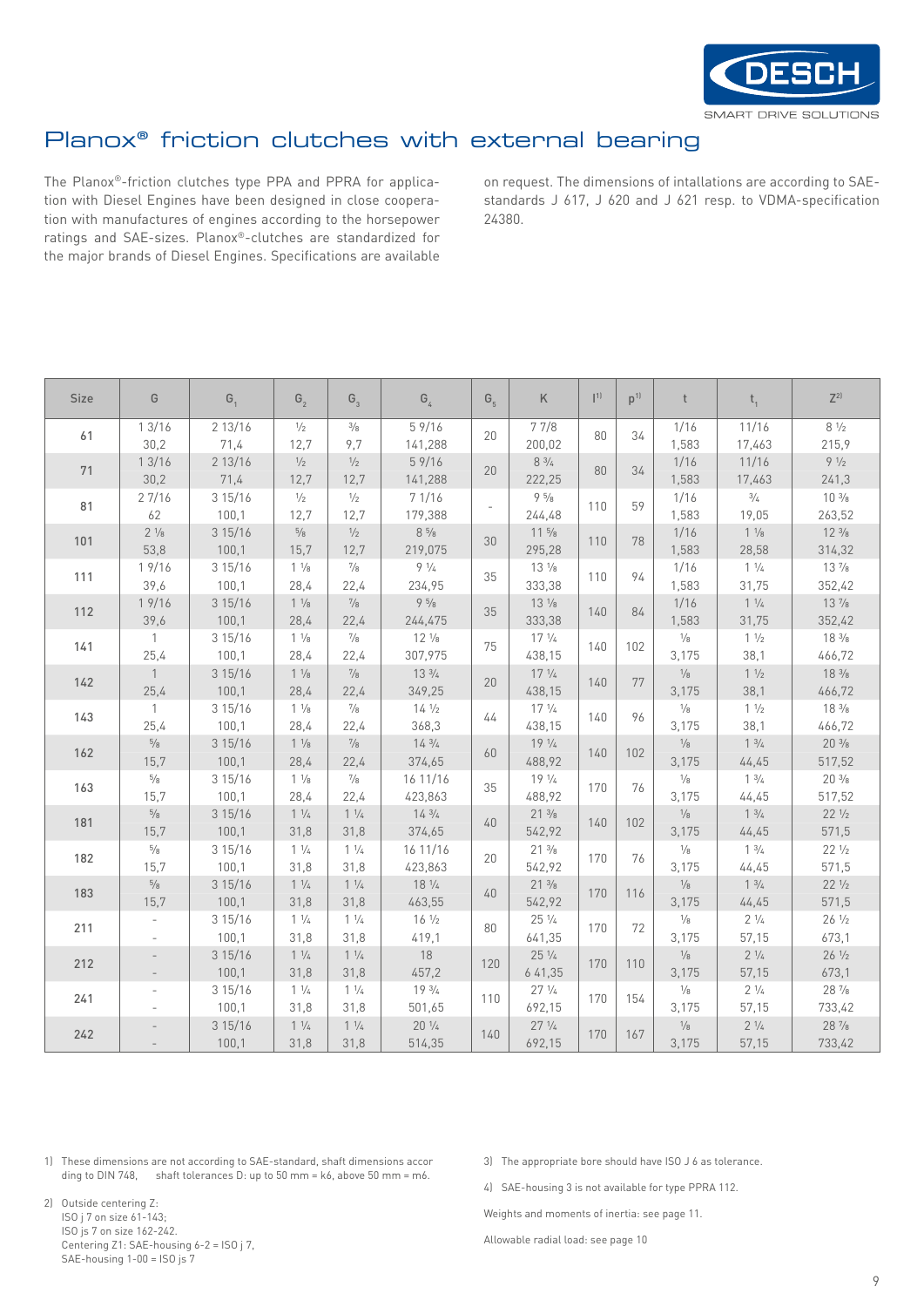

# Planox® friction clutches with external bearing

#### Max. allowable load (N) Max. allowable load (N)

|             | Speed        |                |                | Distance X [mm] |                |                |
|-------------|--------------|----------------|----------------|-----------------|----------------|----------------|
| <b>Size</b> | rpm          | 25             | 50             | 75              | 100            | 125            |
| 61          | 1000         | 3500           | 3100           |                 |                |                |
| 61          | 2000         | 2900           | 2600           |                 |                |                |
| 61          | 3000         | 2500           | 2300           |                 |                |                |
| 61          | 3500         | 2400           | 2200           |                 |                |                |
| 71          | 1000         | 3500           | 3100           |                 |                |                |
| 71          | 2000         | 2900           | 2600           |                 |                |                |
| 71          | 3000         | 2500           | 2300           |                 | ŧ              |                |
| 71          | 3350         | 2400           | 2200           |                 |                |                |
| 81          | 1000         | 6000           | 5600           | 5100            |                |                |
| 81          | 2000         | 4900           | 4500           | 4200            |                |                |
| 81          | 3000         | 4300           | 4000           | 3700            |                | Fig. 9         |
| 81          | 3200         | 4200           | 3900           | 3600            |                |                |
| 101<br>101  | 1000         | 14300          | 11500          | 10400<br>9000   |                |                |
| 101         | 2000<br>3000 | 12500<br>10500 | 10500<br>9500  | 8000            |                |                |
| 111         | 1000         | 14500          | 12000          | 11000           |                |                |
| 111         | 2000         | 12500          | 11000          | 10000           |                |                |
| 111         | 2850         | 10500          | 10000          | 9500            |                |                |
| 112         | 1000         | 19000          | 17000          | 13500           |                |                |
| 112         | 2000         | 17000          | 15000          | 12500           |                |                |
| 112         | 2850         | 14000          | 13500          | 12000           |                |                |
| 141         | 500          | 22500          | 18000          | 17900           | 17000          |                |
| 141         | 1000         | 22000          | 16500          | 15500           | 14000          |                |
| 141         | 2000         | 20500          | 15500          | 14000           | 12000          |                |
| 141         | 2500         | 19000          | 15000          | 13000           | 11000          |                |
| 142         | 500          | 27600          | 26000          | 24800           | 23600          |                |
| 142         | 1000         | 26000          | 24000          | 22000           | 19200          |                |
| 142         | 2000         | 24000          | 22000          | 20000           | 17500          |                |
| 142         | 2500         | 22000          | 20000          | 19000           | 16000          |                |
| 143         | 500          | 32000          | 26500          | 23900           | 22800          |                |
| 143         | 1000<br>2000 | 27000          | 24000          | 21000           | 18500          |                |
| 143<br>143  | 2500         | 25000<br>24000 | 22000<br>22000 | 20000<br>19500  | 17000<br>16500 |                |
| 162         | 500          | 30000          | 26500          | 23600           | 22500          | 21500          |
| 162         | 1000         | 26500          | 24000          | 21000           | 18300          | 17500          |
| 162         | 2000         | 24000          | 22000          | 20000           | 17000          | 14200          |
| 162         | 2200         | 23000          | 22000          | 19500           | 16500          | 13800          |
| 163         | 500          | 35000          | 34000          | 32500           | 31000          | 29000          |
| 163         | 1000         | 28000          | 27000          | 26000           | 25000          | 23000          |
| 163         | 1500         | 26500          | 26000          | 25000           | 24000          | 22000          |
| 163         | 2200         | 24000          | 23000          | 22500           | 21500          | 20000          |
| 181         | 500          | 32200          | 30500          | 27000           | 22500          | 21500          |
| 181         | 1000         | 30000          | 28500          | 25000           | 22000          | 18000          |
| 181         | 1500         | 27500          | 25550          | 24000           | 21000          | 18000          |
| 181         | 1960         | 25000          | 23500          | 22000           | 20000          | 18000          |
| 182         | 500          | 33000          | 32000          | 30500           | 29500          | 26600          |
| 182         | 1000         | 31000          | 30000          | 28000           | 26000          | 22000          |
| 182         | 1500         | 27500          | 26500          | 25500           | 23500          | 20000          |
| 182         | 1960         | 25000          | 24000          | 23000           | 21000          | 18500          |
| 183<br>183  | 500          | 48000<br>41000 | 46000<br>39500 | 44000<br>38000  | 40000<br>36500 | 37000<br>34500 |
| 183         | 1000<br>1500 | 37000          | 35500          | 35000           | 32500          | 31000          |
| 183         | 1960         | 34500          | 33000          | 31500           | 28000          | 27000          |
| 211         | 500          | 45000          | 43000          | 41000           | 39000          | 36000          |
| 211         | 1000         | 40000          | 38000          | 36500           | 35000          | 33500          |
| 211         | 1250         | 37500          | 35500          | 34000           | 32500          | 31500          |
| 211         | 1600         | 34500          | 33000          | 31500           | 30000          | 29000          |
| 212         | 500          | 59000          | 55000          | 54000           | 43000          | 37200          |
| 212         | 1000         | 52000          | 49000          | 48000           | 43000          | 33500          |
| 212         | 1250         | 48000          | 46000          | 45000           | 42000          | 33500          |
| 212         | 1600         | 45000          | 43000          | 42000           | 41000          | 33500          |
| 241         | 500          | 47000          | 46000          | 44000           | 42500          | 40000          |
| 241         | 800          | 42000          | 41000          | 39000           | 37500          | 36500          |
| 241         | 1000         | 39000          | 38000          | 36000           | 35000          | 34000          |
| 241         | 1200         | 37000          | 36000          | 34000           | 33000          | 32000          |
| 242         | 500          | 62000          | 56000          | 40900           | 39400          | 38100          |
| 242         | 800          | 59000          | 56000          | 37500           | 34300          | 33100          |
| 242         | 1000         | 55000          | 52000          | 37500           | 32100          | 31000          |
| 242         | 1200         | 52000          | 49000          | 37500           | 30300          | 29300          |

|      |             |                          |                          |                          |                          | with SAE housing         |                          |                |                |
|------|-------------|--------------------------|--------------------------|--------------------------|--------------------------|--------------------------|--------------------------|----------------|----------------|
| Size | Type        | 6                        | 5                        | 4                        | 3                        | $\overline{c}$           | 1                        | $\mathbf{0}$   | 00             |
| 61   | <b>PPA</b>  | 15,2                     | 15,5                     | 17,1                     | 18,2                     | $\overline{a}$           | $\overline{a}$           |                |                |
|      | PPRA        | 20,3                     | 20,6                     | 22,2                     | 23,3                     | $\overline{a}$           |                          |                |                |
| 71   | PPA         | 17,7                     | 18,0                     | 19,6                     | 21                       |                          |                          |                |                |
|      | PPRA        | 23,8                     | 24,1                     | 25,7                     | 27,1                     | $\overline{\phantom{0}}$ | $\overline{\phantom{0}}$ |                |                |
| 81   | PPA         |                          | 23,4                     | 25,2                     | 26,4                     | $\overline{a}$           | $\overline{a}$           |                |                |
|      | PPRA        | $\overline{a}$           | 29.6                     | 31,5                     | 32,6                     |                          |                          |                |                |
| 101  | PPA         | $\overline{a}$           | $\overline{a}$           | 46,1                     | 45,6                     | 48,2                     | 45,7                     |                |                |
|      | PPRA        | $\overline{\phantom{0}}$ | $\overline{\phantom{0}}$ | 60,6                     | 60,1                     | 62,7                     | 60,2                     |                |                |
| 111  | PPA         | $\overline{a}$           | $\overline{a}$           | 49                       | 48,5                     | 51                       | 48,5                     | $\overline{a}$ |                |
|      | PPRA        | $\overline{a}$           | $\overline{a}$           | 64                       | 63                       | 66                       | 63                       |                |                |
| 112  | PPA         | $\overline{a}$           | $\overline{a}$           | $\overline{a}$           | $\frac{1}{2}$            | 63                       | 66                       | 75             | $\overline{a}$ |
|      | <b>PPRA</b> | $\overline{\phantom{0}}$ | $\overline{\phantom{0}}$ | $\overline{\phantom{0}}$ | $\frac{1}{2}$            | 78                       | 81                       | 90             |                |
| 141  | PPA         | $\overline{a}$           | $\overline{\phantom{0}}$ | $\overline{\phantom{0}}$ | $\overline{\phantom{0}}$ | $\overline{\phantom{0}}$ | 94                       | 104            | 120            |
|      | PPRA        |                          |                          |                          |                          |                          | 137                      | 147            | 163            |
| 142  | PPA         |                          |                          |                          |                          |                          | 125                      | 143            | 160            |
|      | PPRA        | $\overline{\phantom{0}}$ |                          |                          |                          |                          | 168                      | 186            | 203            |
| 143  | <b>PPA</b>  |                          |                          |                          |                          |                          | 140                      | 158            | 176            |
|      | PPRA        |                          |                          |                          |                          |                          | 183                      | 201            | 219            |
| 162  | PPA         |                          |                          |                          |                          |                          | $\overline{\phantom{0}}$ | 181            |                |
|      | PPRA        | $\overline{a}$           | $\overline{a}$           | $\overline{a}$           | $\overline{a}$           |                          | $\overline{a}$           | 239            | $\overline{a}$ |
| 163  | PPA         |                          |                          | $\overline{a}$           |                          |                          | $\overline{a}$           | 228            | 264            |
|      | PPRA        | $\overline{a}$           |                          |                          |                          |                          | $\overline{a}$           | 286            | 322            |
| 181  | PPA         | $\overline{a}$           |                          |                          |                          |                          | $\overline{a}$           | 173            | 190            |
|      | PPRA        | $\overline{\phantom{0}}$ |                          |                          |                          |                          | $\overline{a}$           | 276            | 293            |
| 182  | PPA         | $\overline{a}$           | $\overline{a}$           | $\overline{\phantom{0}}$ | $\overline{a}$           | $\overline{a}$           | $\overline{a}$           | 227            | 260            |
|      | PPRA        | $\overline{a}$           |                          | L                        |                          | $\overline{a}$           |                          | 330            | 363            |
| 183  | PPA         | $\overline{a}$           |                          | $\overline{a}$           |                          |                          |                          | 267            | 303            |
|      | PPRA        | $\overline{a}$           | $\overline{a}$           | $\qquad \qquad -$        | $\overline{a}$           | $\overline{\phantom{0}}$ | $\overline{\phantom{a}}$ | 370            | 406            |
| 211  | PPA         | $\overline{a}$           | $\overline{a}$           | $\overline{a}$           | $\overline{a}$           | $\overline{a}$           | $\overline{a}$           |                | 293            |
|      | PPRA        | $\overline{a}$           |                          |                          |                          |                          |                          |                | 462            |
| 212  | PPA         |                          |                          |                          |                          |                          |                          |                | 354            |
|      | <b>PPRA</b> | $\overline{\phantom{0}}$ | $\overline{\phantom{0}}$ | -                        | $\overline{\phantom{0}}$ | -                        | -                        |                | 523            |
| 241  | PPA         | $\overline{a}$           | $\overline{a}$           | L                        | $\overline{a}$           | $\overline{a}$           | $\overline{a}$           |                | 352            |
|      | PPRA        | $\overline{a}$           | $\overline{a}$           |                          |                          |                          |                          |                | 631            |
| 242  | PPA         | $\overline{a}$           |                          |                          |                          |                          |                          |                | 411            |
|      | PPRA        |                          |                          |                          |                          |                          |                          |                | 690            |

The allowable radial load FR is to be calculated with the circumferentia force FN and the factor A according to the following formula:

$$
F_R = F_N \cdot A
$$
  

$$
F_N = \frac{P \cdot 9550}{n \cdot r} [N]
$$

| Kind of drive:                              | $=$ | Factor A |
|---------------------------------------------|-----|----------|
| Open flat belt drive                        | $=$ | ᠘        |
| Drive with tension pulley                   |     | $= 2.5$  |
| V-belt drive                                |     | $= 2.5$  |
| Gear or chain drive                         |     | $= 1,25$ |
| Radius of V-belt pulley or chain drive in m |     |          |

These values refer to 5000 hours.

For 10.000 hours to be multiplied by 0,8; for 15.000 hours to be multiplied by 0,68.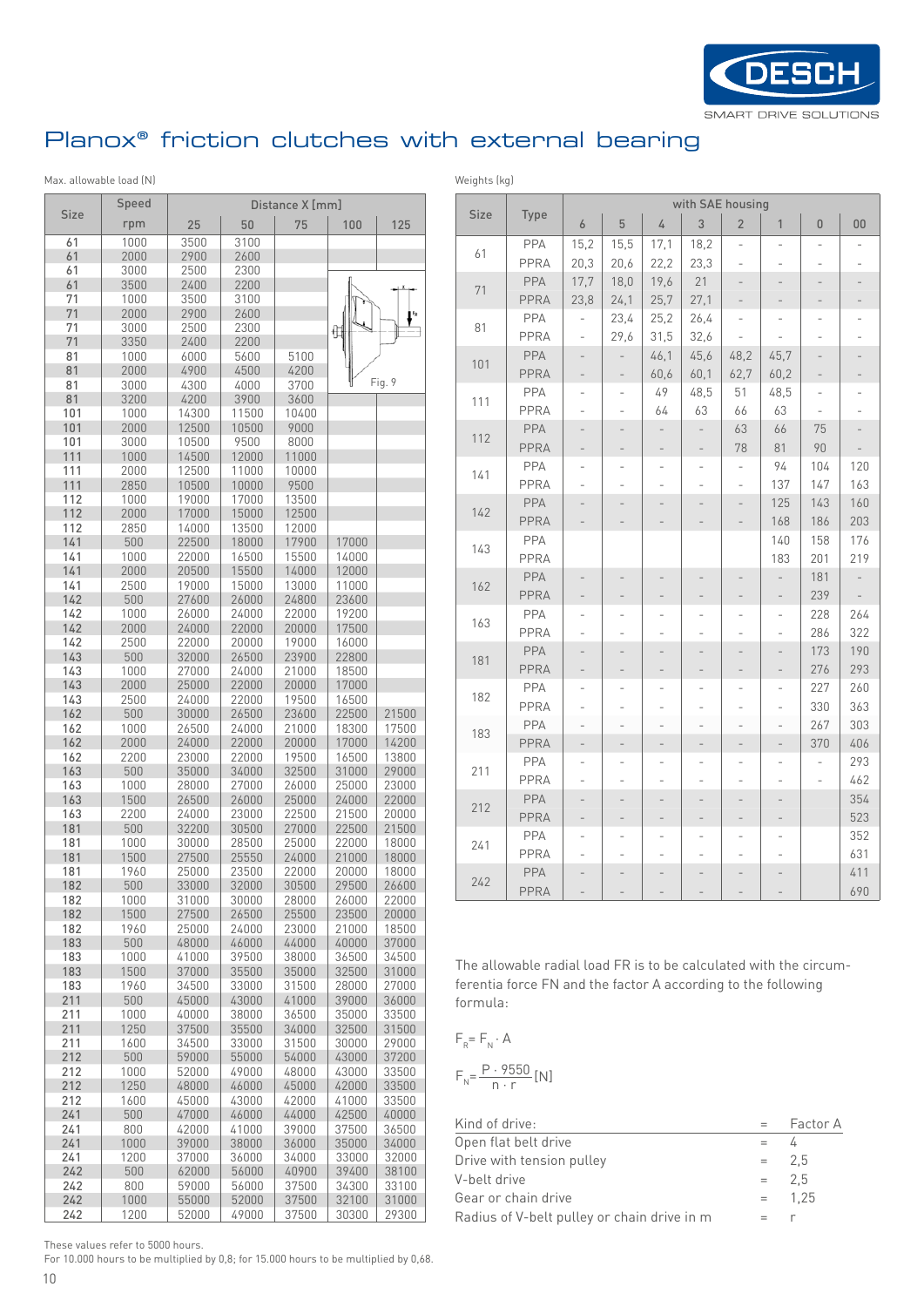

# Selection of clutch size

#### Directions for selection

Definitions and calculations are according to VDI-regulations 2241, page 1 for externally operated clutches and brakes.

For vibrational calculations we refer to DIN 740. Further more we can offer to carry out torsional vibration simulations of the components upon special request.

Other materials can be supplied for classification and for higher speeds.

The symbols have following meaning:

- n = Nominal speed [rpm]
- P = Drive capacity [kW]
- S = Safety factor
- $T_{ii}$  = Static clutch torque [Nm]

As a general principle the design of a clutch should be orientated to the maximum load. This can be constituted either by the amount of torque to be transmitted, the amount of frictional heat generated by a high engagenment frequency, or by large inertal masses to be accelerated.

The size of the clutch must be considered with great care to enable its performance to meet the drive requirements. The operating conditions and performance data must be known in order to select the correct size and type of clutch unit.

The most important points are as follows:

- 1. Type of driving machine (Electric motor, diesel engine, ect.)
- 2. Capacity P [kW]
- 3. Nominal speed and engagement speed n [rpm]
- 4. Type of driven machine
- 5. Highest torque load during engagement  $T_{L}$  [Nm]
- 6. Moment of inertai  $J<sub>L</sub>$  referred to the clutch output shaft [kgm<sup>2</sup>]
- 7. Number of clutch engagements per hour  $\mathsf{S}_{\mathsf{h}}^{} \left[ \mathsf{1}/\mathsf{h} \right]$
- 8. Engagement time t<sub>s</sub> [s]
- 9. Ambient temperature [°C]
- 10. Type of clutch control required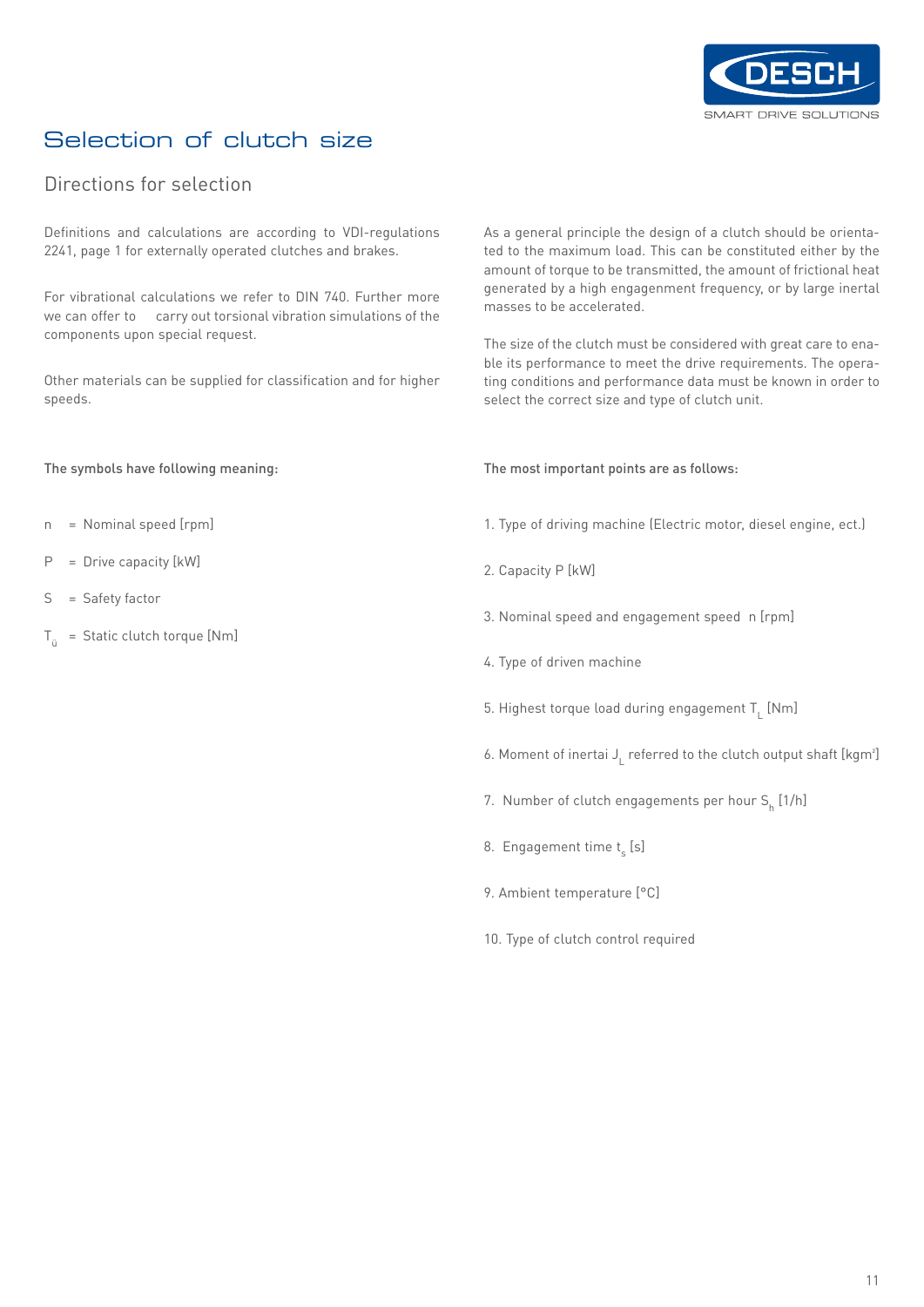

# Selection of clutch size

#### Selection of clutch size according to mechanical load

The torque values  ${\sf T}_{\rm \ddot{u}}$  = static torque of clutch in Nm are listed in the tables.

The torque values stated can be transmitted under constant load. However, in the event of varying load conditions the corresponding operating factors "S" must be taken into consideration: These can be found in the tables.

Peak torques can occur during engagement or operation dependent on the types of machines being coupled. The clutch size should always be orientated to the maximum load.

The required, static clutch torque is calculated with drive capacity (P) and nominal speed (n) in consideration of the safety factor  $.S''.$ 

$$
T_{ij} = \frac{P}{n} \cdot 9550 \cdot S \text{ (Nm)}
$$

### Selection of clutch size according to mechanical load and friction work

Besides ensuring optimum torque transmission the friction clutch must also be able to withstand the heat generated during the engagement process.

It is known that 50% of the work required for acceleration is converted to heat during this process. In case of machines where power is also taken by the machine during the acceleration process (i.e. the machine stars under load) then the friction work increases by the ratio of the clutch torque to the load torque.

The thermal calculation of the drive depends on a lot of different factors. We will do a thermal calculation based on your specific technical requirements as the basis for our offer to you.

|                                                 | Operating factors "S" |     |     |  |  |  |  |  |  |  |
|-------------------------------------------------|-----------------------|-----|-----|--|--|--|--|--|--|--|
| Load symbol of application *<br>Driving machine |                       |     |     |  |  |  |  |  |  |  |
|                                                 | G                     | M   | S   |  |  |  |  |  |  |  |
| Electric motors, Turbines,<br>Hydraulic motors  | 1,2                   | 1,6 | 1,8 |  |  |  |  |  |  |  |
| Piston engines<br>$4 - 6$ cylinders             | 2.0                   | 2.5 | 2,8 |  |  |  |  |  |  |  |
| Piston engines<br>$1 - 3$ cylinders             | 2,2                   | 2,8 | 3,2 |  |  |  |  |  |  |  |
| Reference values of service faktor "S"          |                       |     |     |  |  |  |  |  |  |  |

\* Selection page 13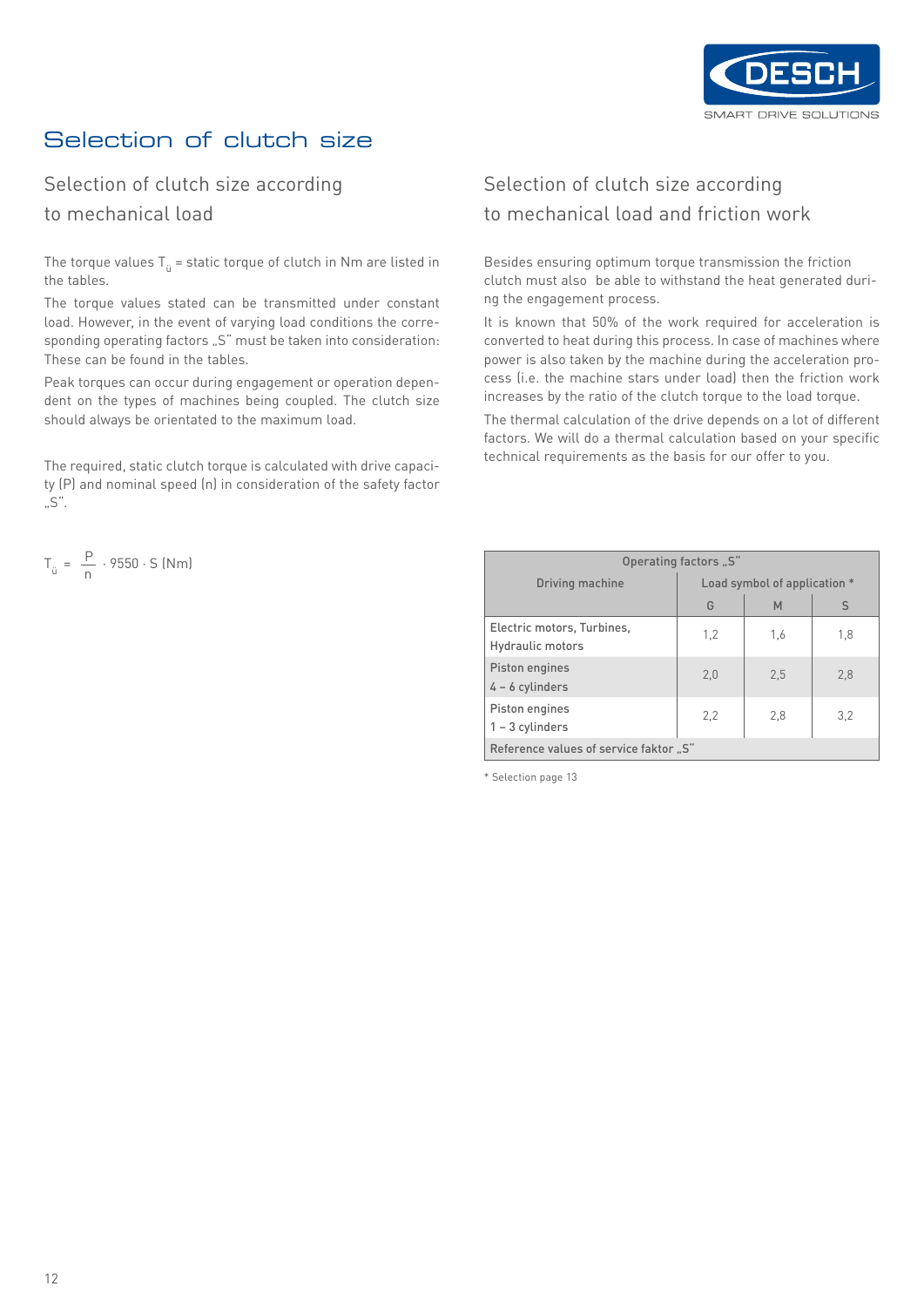

# Safety factors "S"

|   |                                  |   | Assignment of load characteristics according to type of working machine |             |                                     |
|---|----------------------------------|---|-------------------------------------------------------------------------|-------------|-------------------------------------|
|   | <b>Dredgers</b>                  |   | <b>RUBBER MACHINERY</b>                                                 |             | <b>PUMPS</b>                        |
| S | Bucket conveyor                  | S | Extruders                                                               | S           | Piston pumps                        |
| S | Landing gear (caterpillar)       | M | Calenders                                                               | G           | Centrifugal pumps (light liquids)   |
| M | Landing gear (rail)              | S | Kneading mill                                                           | M           | Centrifugal pumps (viscous liquids) |
| M | Manoeuvring winches              | M | Mixers                                                                  | S           | Plunger pumps                       |
| M | Pumps                            | S | Rolling mills                                                           | S           | Press pumps                         |
| S | Impellers                        |   | WOOD WORKING MACHINES                                                   |             | STONE AND CLAY WORKING MACHINES     |
| S | Cutter heads                     | S | <b>Barkers</b>                                                          | S           | Crusher                             |
| M | Slewing gear                     | M | Planing machines                                                        | $\mathsf S$ | Rotary ovens                        |
|   | GENERATORS, TRANSFORMERS         | G | Wood working machines                                                   | $\mathsf S$ | Hammer mills                        |
| M | Frequency transformers           | S | Saw frames                                                              | $\mathsf S$ | <b>Ball mills</b>                   |
| M | Generators                       |   | <b>CRANES</b>                                                           | S           | Tube mills                          |
| M | Welding generators               | G | Luffing gear block                                                      | $\mathsf S$ | Beater mills                        |
|   | <b>CHEMICAL INDUSTRY</b>         | S | Travelling gear                                                         | S           | Brick pressesn                      |
| М | Cooling drums                    | G | Hoist gear                                                              |             | <b>TEXTILE MACHINES</b>             |
| M | Mixers                           | M | Slewing gear                                                            | M           | <b>Batchers</b>                     |
| G | Agitators (liquid material)      | M | Derricking jib gear                                                     | M           | Printing and dyeing machines        |
|   | Agitators (semi-liquid material) |   | PLASIC INDUSTRY MACHINES                                                | M           | Tanning vats                        |
| M |                                  | М | <b>Extruders</b>                                                        | M           | Willows                             |
| М | Drying drums                     | M | Calenders                                                               |             |                                     |
| G | Centrifuges (light)              | M | Mixers                                                                  | M           | Looms                               |
| M | Centrifuges (heavy               | M | Crushers                                                                |             | <b>COMPRESSORS</b>                  |
|   | Oil Industry                     |   |                                                                         | S           | Piston compressors                  |
| М | Pipeline pumps                   |   | <b>METAL WORKING MACHINES</b>                                           | M           | Turbo compressors                   |
| S | Rotary drilling equipment        | М | Plate bending machines                                                  |             | <b>METAL ROLLING MILLS</b>          |
|   | CONVEYORS                        | S | Plate straightening machines                                            | S           | Plate shears                        |
| М | Pit-head winches                 | S | Hammers                                                                 | M           | Manipulator for turning sheets      |
| S | Winding engines                  | S | Metal planning machines                                                 | S           | Ingot pushers                       |
| M | jointed-band conveyors           | S | Presses                                                                 | $\mathsf S$ | Ingot and slabbing-mill train       |
| G | Belt conveyors (bulk material)   | M | Shears                                                                  | $\mathsf S$ | Ingot handling machinery            |
| M | Belt conveyors (piece goods)     | S | Forging presses                                                         | M           | Wire drawing benches                |
| М | Band pocket conveyors            | S | Punch presses                                                           | S           | Descaling machines                  |
| M | Chain conveyors                  | G | Countershafts, line shafts                                              | $\mathsf S$ | Thin plate mills                    |
| М | Circular conveyors               | M | Machine tools (main drives)                                             | $\mathsf S$ | Heavy and medium plate mills        |
| M | Load elevators                   | G | Machine tools (auxiliary drives)                                        | M           | Winding machines (strip and wire)   |
| G | Bucket conveyors for flour       |   | FOOD INDUSTRY MACHINERY                                                 | S           | Cold rolling mills                  |
| M | Passenger lifts                  | G | Bottling and container filling machines                                 | M           | Chain tractor                       |
| М | Plate conveyors                  | M | Kneading machines                                                       | S           | <b>Billet shears</b>                |
| M | Screw conveyors                  | М | Mash tubs                                                               | M           | Cooling beds                        |
| M | <b>Ballast elevators</b>         | G | Packaging machines                                                      | M           | Cross tractor                       |
| S | Inclined hoists                  | M | Cane crushers                                                           | M           | Roller tables (light)               |
| М | Steel belt conveyors             | М | Cane cutters                                                            | S           | Roller tables (heavy)               |
| M | Drag chain conveyors             | S | Cane mills                                                              | M           | Roller straighteners                |
|   | BLOWERS, VENTILATORS             | M | Sugar beet cutters                                                      | S           | Tube welding machines               |
| М | Rotary piston blowers            | M | Sugar beet washing machines                                             | M           | Trimming shears                     |
| G | Blowers (axial/radial)           |   | <b>PAPER MACHINES</b>                                                   | S           | Cropping shears                     |
| M | Cooling tower fans               | S | Couches                                                                 | S           | Continuous casting plant            |
| M | Induced draught fans             | S | Glazing cylinders                                                       | M           | Rollers adjustment drive            |
| G | Turbo blowers                    | M | Pulper                                                                  | S           | Manipulators                        |
|   | <b>BUILDING MACHINERY</b>        | S | Pulp grinders                                                           |             | LAUNDRIES                           |
| S | Hoists                           | M | Calenders                                                               | M           | Tumblers                            |
| G | Concrete mixers                  | S | Wet presses                                                             | М           | Washing machines                    |
| S | Road construction machinery      | S | Willows                                                                 |             | <b>WATER TREATMENT</b>              |
|   |                                  | S | Suction presses                                                         | M           | Aerators                            |
|   |                                  | S | Suction rolls                                                           | М           | Screw pumps                         |
|   |                                  | S | Drying cylinders                                                        |             |                                     |
|   |                                  |   |                                                                         |             |                                     |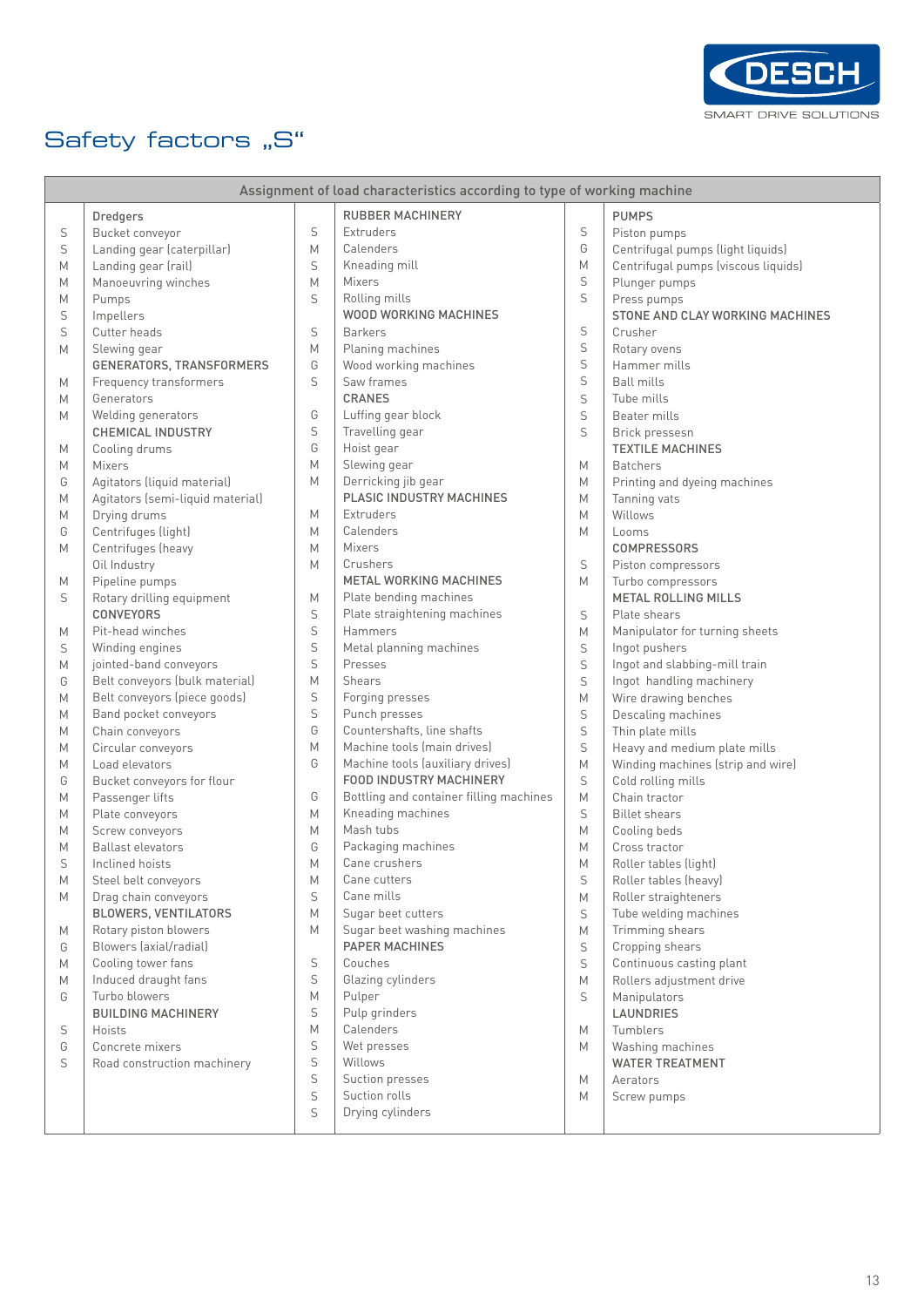

#### Mode of operatings



Fig. 10 Pneumatic actuation of a Planox®-clutch, type PP, with manual operation and reduced air flow.



Fig. 11 Pneumatic actuation of a Planox®-clutch, type PP, with electromagnetic operation and reduced air flow.



Fig. 12 Pneumatic actuation of a Planox®-clutch, type PP, with manual operation and without reduced air flow.



Fig. 13 Pneumatic actuation of a Planox®-clutch, type PP, for variable torque during engagement

The Fig. 10-13 are only examples. Operating devices according to the operating conditions are available on request.

#### Designation of the pneumatic elements

1. Compressed air chamber: Tank in which the compressed air is stored up to a maximum pressure.

2. Maintenance unit: The maintenance unit represents a combination of filter pressure reducing valve and oiler.

3. 3-way valve: The 3-way valve regulates air intake and outlet in the conduit control.

4. Quick acting release valve: Air can be rapidly released from long pipes including clutch by means of this valve.

5. Hose connection: Should be installed, so that excessive load is not placed on the bearings in the rotary seal.

6. Rotary seal: The rotary seal serves as a link between a stationary and a rotating part in order to connect an air supply.

7. Relay valve: The valve controls the rapid air intake and outlet in pneumatic clutches.

8. 3-way magnetic valve: When the circuit is complete, the valve connects the air piping with the conduit control and regulates air outlet when the circuit is open.

9. Nonreturn-throttle valve: Reduces the flow of compressed air in one direction, while allowing the air to flow freely in the opposite direction.

10. Precision regulation valve: The precision regulating valve controls the continuous variation of the air pressure between a minimum and maximum value conditional on the particular direction.

#### Clutch monitoring

The FS-2/FS-2/N monitor is an impulse evaluation system. It is used primarily to monitor the slip in friction clutches, belt conveyors and other applications where rotary speed differentials have to be evaluated. For this purpose the monitor records the speed-proportional impulse sequences on the drive and take-off sides at two separate input points, it passes them onto two internal meters and continuously monitors the difference between the two values shown on the meters. The measure for slip is the rotary speed differential arising between the drive and take-off sides with blocking or overload. From the rotary speed differential the monitor determines the number of differential impulses and compares them with the limit values/switching points set. The monitor switches if the number of differential impulses is reached within the reset time set.

The FS-2/FS-2/N monitor is only of single-channel structure. By making an electrical connection between the outputs of two or more units with the aim of creating a redundant switching structure, these units can also be used to perform safety-related functions. The relevant technical standards must be adhered to.

#### Mode of functioning

To ensure that multiple non-critical slips over an extended period do not lead to an accumulation of differential impulses which lead to a limit value/switching point, they are reset regularly by the adjustable reset time. Only with a critical slip or blocking will the permitted number of differential impulses be exceeded within the reset time and the monitor switched.

Differential impulses arise through:

- blocking = maximum rotary speed differential in a few ms
- overload = small rotary speed differential over an extended period

The length of the reset time also depends on the permitted rotary speed differential and the clutch's data.

The basic principle is:

The sensitivity of the monitoring system is greater if the reset time is extended with the same number of differential impulses.